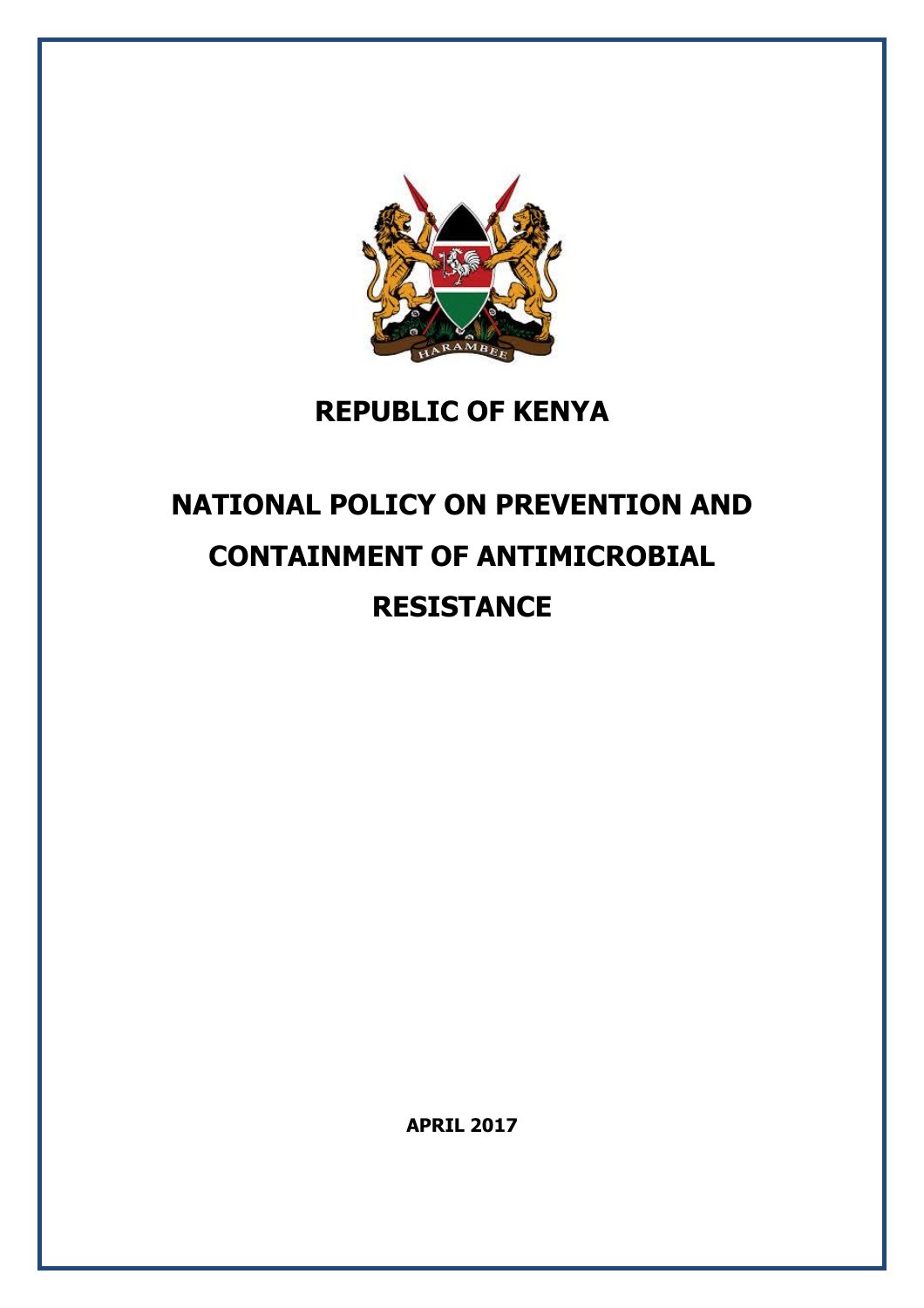# **ADVANCE COPY**

Suggested Citation: National Policy for the Prevention and Containment of Antimicrobial Resistance, Nairobi, Kenya: Government of Kenya, April 2017. © 2017 Government of Kenya

Enquiries and Feedback direct all correspondence to:

Cabinet Secretary Ministry of Health P. O. Box 30016 GPO Nairobi 00100. Email: cs@health.go.ke Web site: [www.health.go.ke](http://www.health.go.ke/)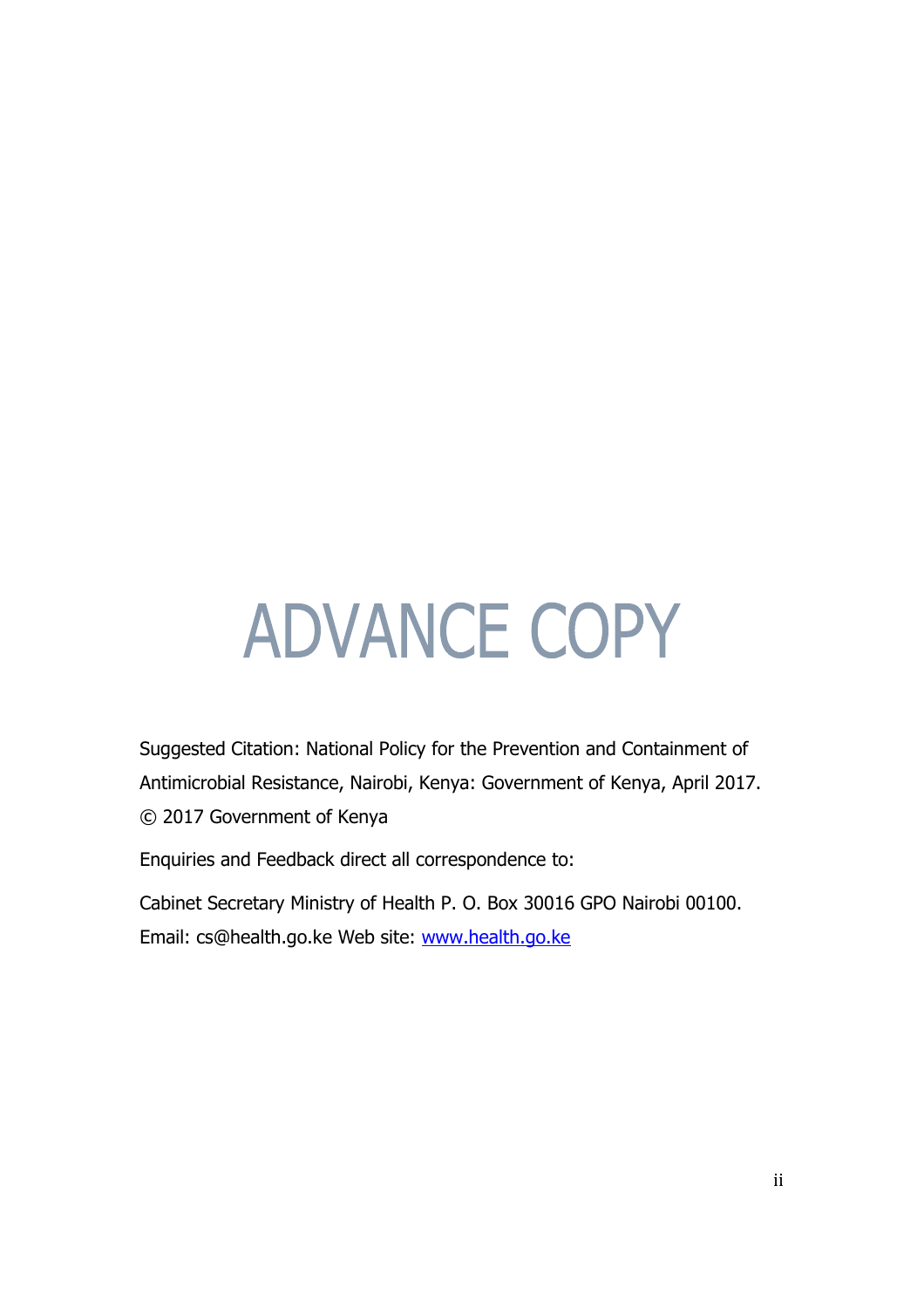#### **FOREWORD**

Antimicrobial resistance (AMR) is a global threat that requires urgent collaborative action within and among countries. AMR makes standard treatments ineffective and facilitates the spread of antimicrobial resistant infections rendering communities vulnerable.

The Ministry of Health (MOH) and Ministry of Agriculture, Livestock, Fisheries & Blue Economy (MALF) recognized antimicrobial resistance as a priority following findings from status reports and studies from Ministries, Departments, Agencies and Stakeholders.

Following reports of alarming rates of antimicrobial resistance to hospital and community-acquired infections and in the Agricultural Sector, the Global Action Plan (GAP) on AMR was adopted in 2015. This followed decisions made by the World Health Assembly, the FAO Governing Conference and the World Assembly of OIE Delegates to jointly combat AMR. Member states committed to develop national action plans on AMR that are consistent with the Global Action Plan, and to implement relevant policies and plans to prevent, control and monitor AMR.

The Ministries responsible for Health and Agriculture appointed a multi sectoral Technical Working Group, following the advice of the National Antimicrobial Stewardship Advisory Committee in 2016 to develop the AMR Policy and National Action Plan.

Through a 'One Health' platform that embraces interdisciplinary collaboration and communication, the government undertakes to implement this policy in all aspects of health care for humans, animals and the environment.

#### **Dr. Cleopa Mailu, EGH**

Cabinet Secretary Ministry of Health

#### **Mr. Willy Bett, EGH**

Cabinet Secretary

Ministry of Agriculture, Livestock Fisheries & Blue Economy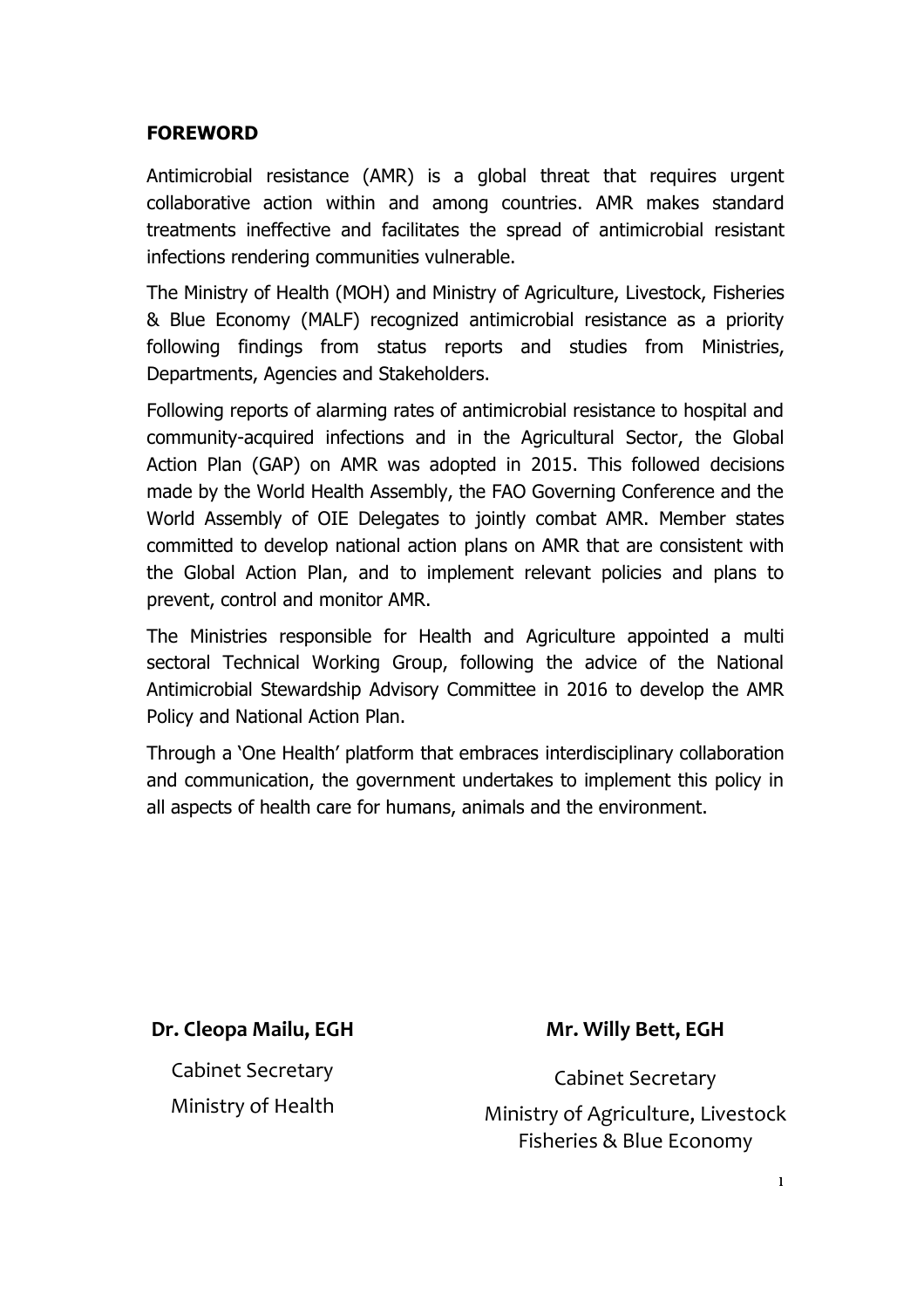#### **ACKNOWLEDGEMENT**

We wish to acknowledge the Cabinet Secretaries for the Ministries responsible for Health and Agriculture for providing support and leadership in the development of this Policy. We recognize the contribution of the Principal Secretaries for Health, State Department of Agriculture, Livestock, Fisheries & Blue Economy. We thank the Directors of Medical Services, Veterinary Services, Fisheries and Agriculture. We are grateful to the County governments for their invaluable input into this Policy. We appreciate other Ministries, Departments and Agencies for their contribution in the process.

The development of this policy was made possible through the FAO of the United Nations with support from the UK Department of Health under the Fleming Fund. We appreciate the contribution of the FAO team: Dr. Yilma Makonen, Dr. Bouna Diop, Dr. Tabitha Kimani, Prof. Fasina Folorunso, Dr. Stella Kiambi ,Dr. Joseph Njuguna and Dr. Moses Gathura.

We appreciate the input from the U.S. Centers for Disease Control and Prevention (CDC- Kenya and Atlanta) and the Center for Disease Dynamics Economics and Policy through Global Antibiotic Resistance Partnership with support. In addition, we thank the WHO for their input in this process.

Finally, we appreciate the tireless efforts of the Technical Working Group comprising of Dr. Rachel Kamau, Dr. Eveline Wesangula, Mr. Stephen Cheruiyot, Dr. Jared Nyakiba, Ms. Susan Githii, Dr. Allan Azegele, Dr. Jane Lwoyero and Dr. Christopher Wanga, Dr. Nathan Songok, Dr. Naphtali Mwanziki, Ms. Daisy Muriuki Ms. Teresia Karanja and Prof. Samuel Kariuki.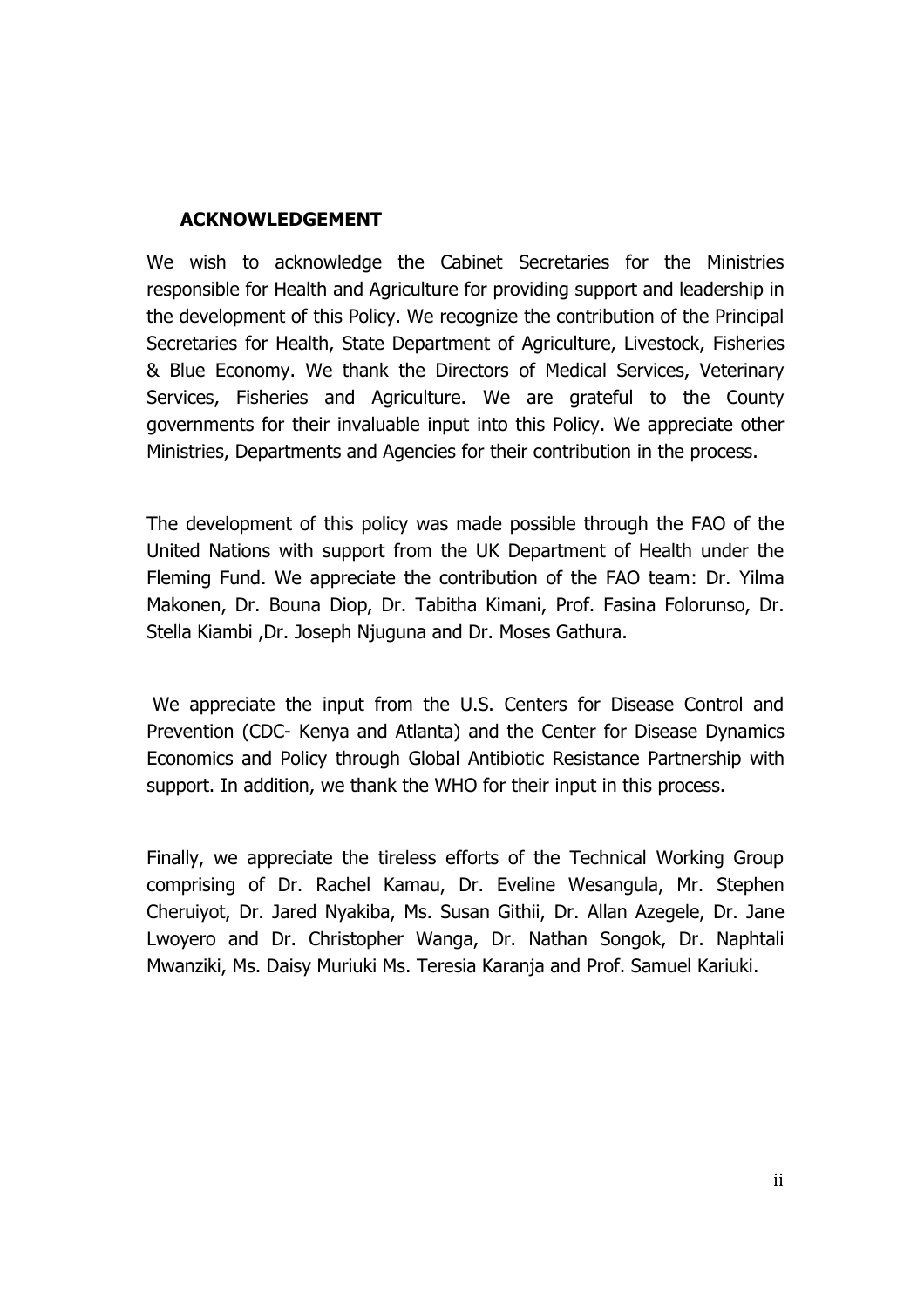#### **EXECUTIVE SUMMARY**

Antimicrobial resistance is a global public health concern that has threatened the very core of modern medicine and effective response to infectious diseases. Effective antimicrobial drugs are vital for both preventive and curative measures, protecting patients from potentially fatal diseases and ensuring that treatment, complex procedures, such as surgery and chemotherapy, can be provided at low risk. The misuse and overuse of these antimicrobials in human medicine and food production have put every nation at risk considering that very few antimicrobial agents are in development. Without concerted and immediate action on a national scale, Kenya stands to diminish the tremendous gains made in the fight against infectious diseases.

Data from sentinel sites indicate high rates of resistance for respiratory, enteric and hospital acquired infections indicating that many available antimicrobial regimens such as penicillins and cotrimoxazole are unlikely to be effective against common infections. In livestock, antimicrobial resistance has been reported in *E. coli* isolates from beef and poultry showing resistance to common antimicrobial agents such as tetracycline, cotrimoxazole, streptomycin, ampicillin, quinolones and third generation cephalosporins at varying frequencies.

In response to this, the Ministries responsible for Health and Agriculture, appointed a Technical Working Group to lead the development of this policy. National Consultative stakeholder engagement was done culminating in a national validation workshop.

The policy adopted by the government comprises the following: the introduction, rationale, policy goals and objective, challenges, policy interventions and the implementation framework. The proposed policy interventions address the following objectives: Improving awareness and understanding of antimicrobial resistance;

iii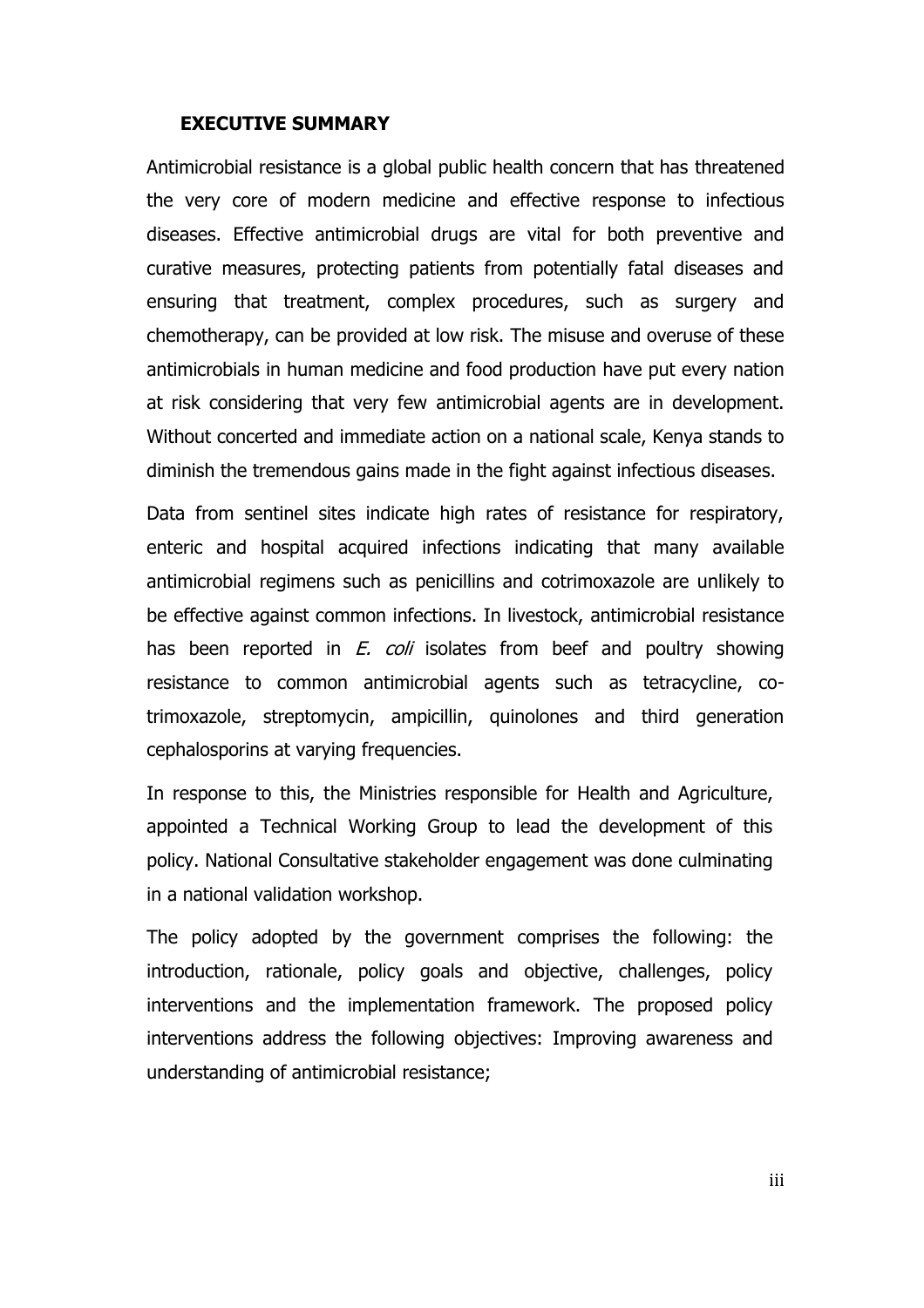Strengthening the knowledge and evidence base on AMR; reducing the incidence of infection; Optimizing the use of antimicrobials in human, animal and plant health; and supporting sustainable investment in new medicines, diagnostic tools, vaccines and other interventions.

The policy recognizes the diversity in the different sectors and emphasizes that an all out effort is needed to effectively combat AMR.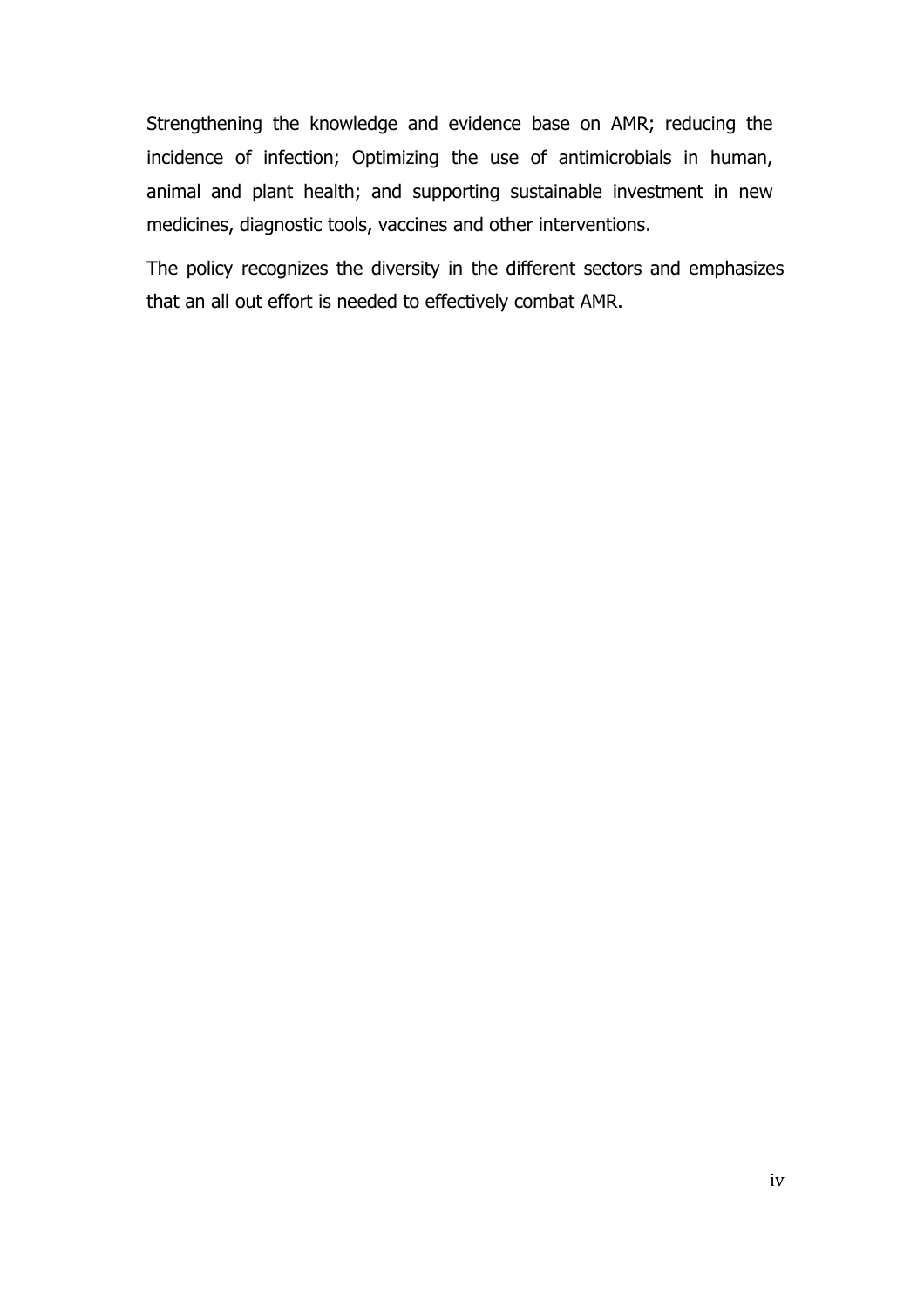#### TABLE OF CONTENTS

| 1.1                                                                                                                                                                                                                            |
|--------------------------------------------------------------------------------------------------------------------------------------------------------------------------------------------------------------------------------|
|                                                                                                                                                                                                                                |
| 1.2.1                                                                                                                                                                                                                          |
|                                                                                                                                                                                                                                |
| 1.2.3 Antimicrobial Resistance Policy in the Context of Existing Policies and                                                                                                                                                  |
|                                                                                                                                                                                                                                |
| 1.2.3.1 Constitution of Kenya and international obligations6                                                                                                                                                                   |
| 1.2.3.2 Kenya Vision 2030 mm and provided to the contract of the United States of Taylor and Taylor and Taylor and Taylor and Taylor and Taylor and Taylor and Taylor and Taylor and Taylor and Taylor and Taylor and Taylor a |
| 1.2.3.3 Kenya Health Policy N. Come Come 12 Y                                                                                                                                                                                  |
|                                                                                                                                                                                                                                |
|                                                                                                                                                                                                                                |
|                                                                                                                                                                                                                                |
| 1.2.3.7 National Oceans and Fisheries Policy & Aquaculture Policy  9                                                                                                                                                           |
| 1.2.3.8 The National Infection Prevention and Control Policy  9                                                                                                                                                                |
| 1.2.3.9The Kenya National Pharmaceutical Policy 10                                                                                                                                                                             |
|                                                                                                                                                                                                                                |
| 1.2.5 AMR Policy in the Context Global Trends and International Standards                                                                                                                                                      |
|                                                                                                                                                                                                                                |
| 1.3                                                                                                                                                                                                                            |
|                                                                                                                                                                                                                                |
|                                                                                                                                                                                                                                |
|                                                                                                                                                                                                                                |
| <b>CHAPTER THREE - CHALLENGES AND POLICY INTERVENTIONS 16</b>                                                                                                                                                                  |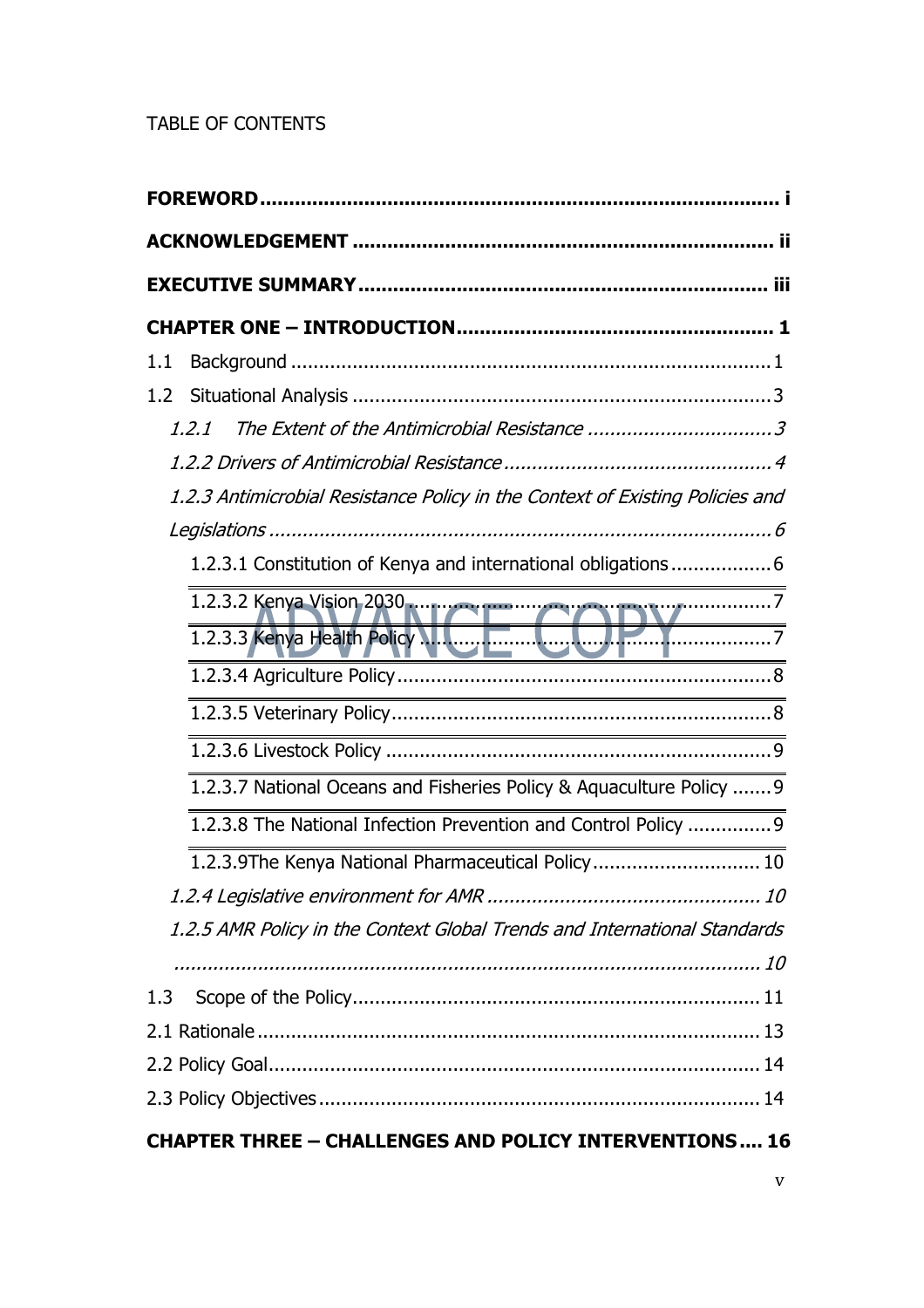| 3.1 Policy issue: Awareness and understanding on antimicrobial resistance.16 |  |  |
|------------------------------------------------------------------------------|--|--|
| 3.2 Policy issue: Strengthen the Knowledge and Evidence Base of              |  |  |
|                                                                              |  |  |
| 3.3: Policy issue: Reduction of antimicrobial use through adoption of        |  |  |
|                                                                              |  |  |
| 3.4 Policy issue: Prudent (optimal) use of antimicrobials  19                |  |  |
| 3.5 Policy issue: Capacity to regulate and monitor use of antimicrobials 21  |  |  |
| 3.6 Policy issue: Research, development and investment in new                |  |  |
|                                                                              |  |  |
| 3.7 Policy issue - Multi-Sectoral Coordination Mechanisms 22                 |  |  |
| <b>CHAPTER FOUR - POLICY IMPLEMENTATION FRAMEWORK 24</b>                     |  |  |
|                                                                              |  |  |
|                                                                              |  |  |
|                                                                              |  |  |
|                                                                              |  |  |
| a) National Government<br>4.2.2 Role of Private Sector                       |  |  |
|                                                                              |  |  |
| 4.3 National Action Plan on Antimicrobial Resistance  27                     |  |  |
|                                                                              |  |  |
|                                                                              |  |  |
|                                                                              |  |  |
|                                                                              |  |  |
|                                                                              |  |  |
|                                                                              |  |  |
|                                                                              |  |  |
|                                                                              |  |  |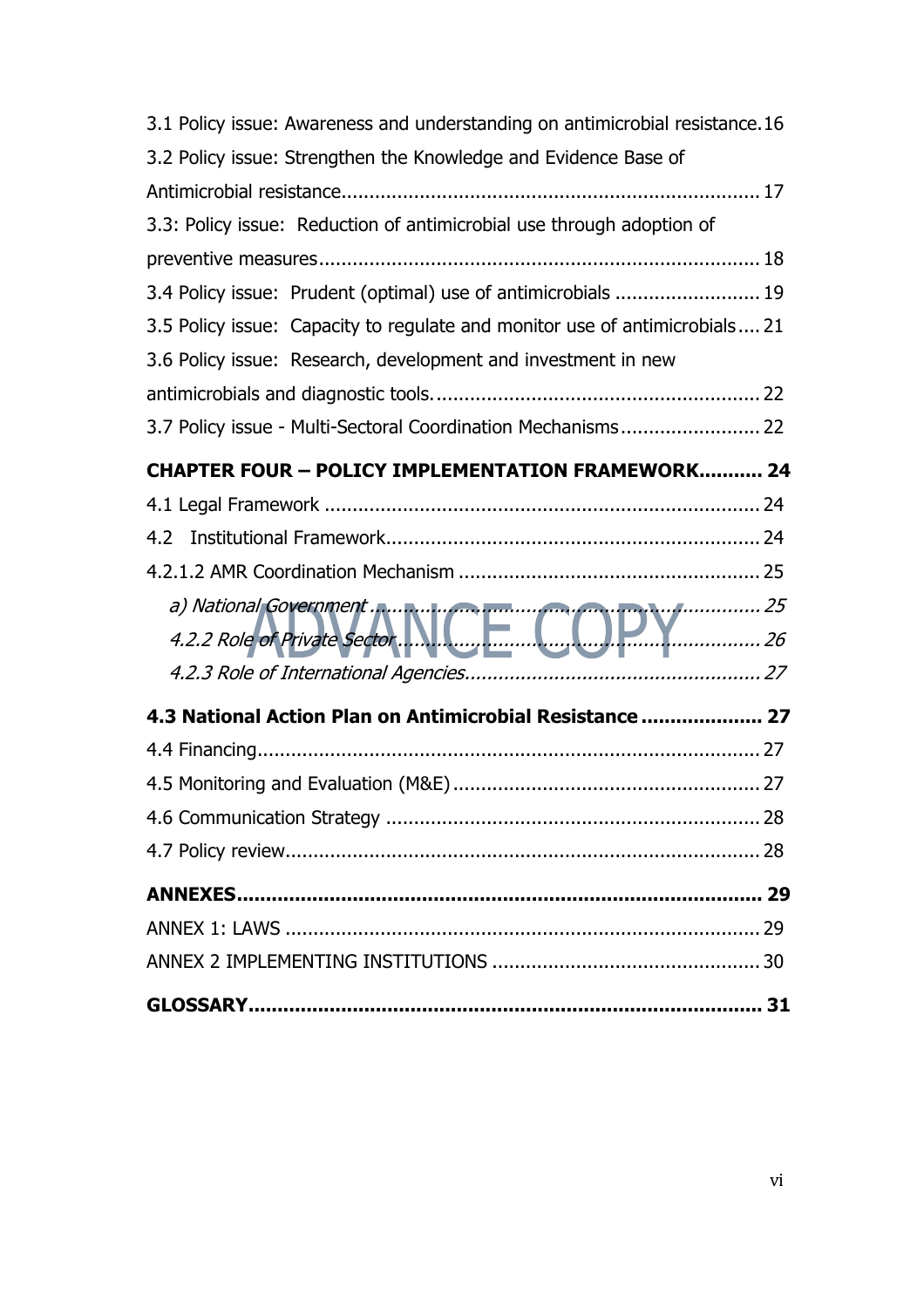#### **ACRONYMS AND ABBREVIATIONS**

| <b>AMR</b>    | <b>Antimicrobial Resistance</b>                       |
|---------------|-------------------------------------------------------|
| AMU           | Antimicrobial Use                                     |
| <b>APH</b>    | Agriculture and Public Health                         |
| <b>ASTs</b>   | <b>Antimicrobial Susceptibility Testing</b>           |
| AU-IBAR       | African Union Inter-Africa Bureau of Animal resources |
| <b>CAC</b>    | <b>Codex Alimentarius Commission</b>                  |
| <b>CDC</b>    | Centre for Disease Control and Prevention             |
| <b>COMESA</b> | Common Market for Eastern and Southern Africa         |
| <b>EAC</b>    | <b>East African Community</b>                         |
| <b>ESBL</b>   | <b>Extended Spectrum B-Lactamase</b>                  |
| <b>FAO</b>    | Food and Agriculture Organization                     |
| <b>GAP</b>    | <b>Global Action Plan</b>                             |
| <b>GARP-K</b> | Global Antimicrobial Resistance Partnership-Kenya     |
| <b>GDP</b>    | <b>Gross Domestic Product</b>                         |
| <b>GFN</b>    | <b>Global Foodborne Infection Network</b>             |
| <b>HCW</b>    | <b>Health Care Worker</b>                             |
| <b>ILRI</b>   | International Livestock Research Institute            |
| <b>IPC</b>    | <b>Infection Prevention and Control</b>               |
| <b>KAP</b>    | Knowledge Attitude and Practices                      |
| <b>KEML</b>   | Kenya Essential Medicines List                        |
| <b>KEMRI</b>  | Kenya Medical Research Institute                      |
| <b>KEPHIS</b> | Kenya Plant Health Inspectorate Services              |
| <b>MALF</b>   | Ministry of Agriculture Livestock and Fisheries       |
| MoH           | Ministry of Health                                    |
| <b>MRSA</b>   | Methicillin Resistant Staphylococcus aureus           |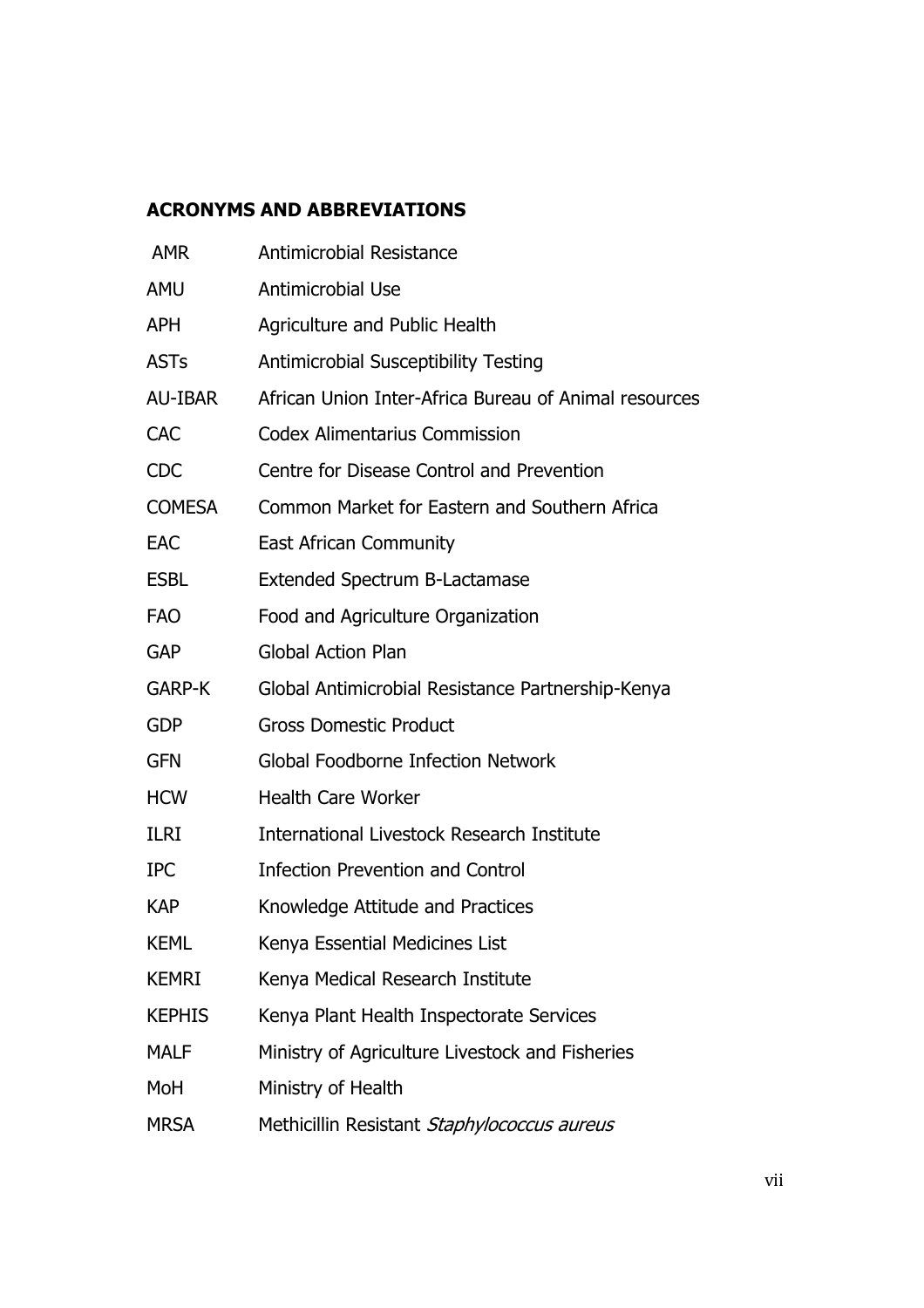| <b>NAP</b>    | <b>National Action Plan</b>                                   |
|---------------|---------------------------------------------------------------|
| <b>NCEZID</b> | National Center for Emerging and Zoonotic Infectious Diseases |
| <b>NEMA</b>   | National Environmental Management Authority                   |
| <b>NGO</b>    | Non- Governmental Organization                                |
| <b>NMRL</b>   | National Microbiology Reference Laboratory                    |
| <b>NPHL</b>   | National Public Health Laboratories                           |
| <b>NQCL</b>   | National Quality Control Laboratories                         |
| <b>NTS</b>    | Non-typhoidal Salmonella                                      |
| <b>OIE</b>    | World Organization for Animal Health                          |
| <b>PPB</b>    | Pharmacy and Poisons Board                                    |
| QA            | <b>Quality Assurance</b>                                      |
| <b>QC</b>     | <b>Quality Control</b>                                        |
| <b>SOPs</b>   | <b>Standard Operating Procedures</b>                          |
| <b>STGs</b>   | <b>Standard Treatment Guidelines</b>                          |
| <b>TWG</b>    | <b>Technical Working Group</b>                                |
| <b>UoN</b>    | University of Nairobi                                         |
| <b>WHO</b>    | World Health Organization                                     |
| <b>WTO</b>    | World Trade Organization                                      |
|               |                                                               |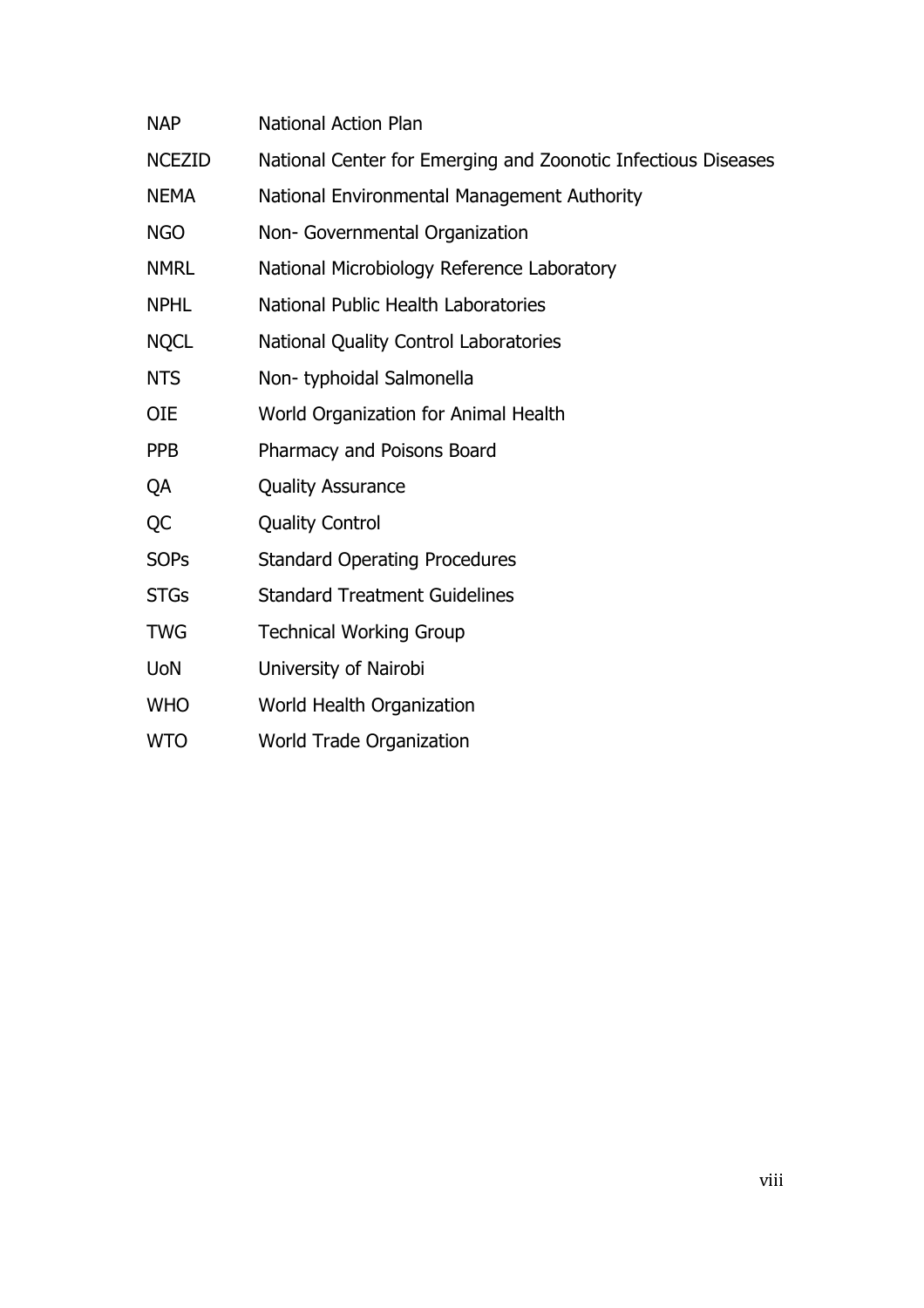#### **CHAPTER ONE – INTRODUCTION**

#### **1.1 Background**

Antimicrobial agents are medicines used in humans, animals and plants for both prevention and treatment of infectious diseases. Antimicrobial resistance occurs when disease causing microorganisms such as bacteria, viruses, fungi and parasites are no longer responsive to previously effective antimicrobial agents.

Antimicrobial agents used to treat various infectious diseases in animals and plants are the same or similar to those used in humans. Their availability and use in both sectors has been and is essential for public health, national wealth creation, food security, food safety, human and animal welfare, protection of livelihoods, and sustainability of animal and plant production. Antimicrobial agents therefore play a critical role in safeguarding human health, animal health, food security and global trade.

In the 1940s, the introduction of antimicrobial agents into medical practice revolutionized the ability to treat infectious diseases. However, when microorganisms become resistant to medicines, the options for treating the diseases they cause are reduced. Overuse, misuse, improper disposal and counterfeiting of antimicrobials have contributed to accelerated development of AMR in microorganisms that cause diseases.

AMR is a global concern for both the Public Health and Agriculture Sectors. Globally it is projected that by 2050, the health consequences and economic costs of AMR are estimated at 10 million annual human fatalities and a 2 to

1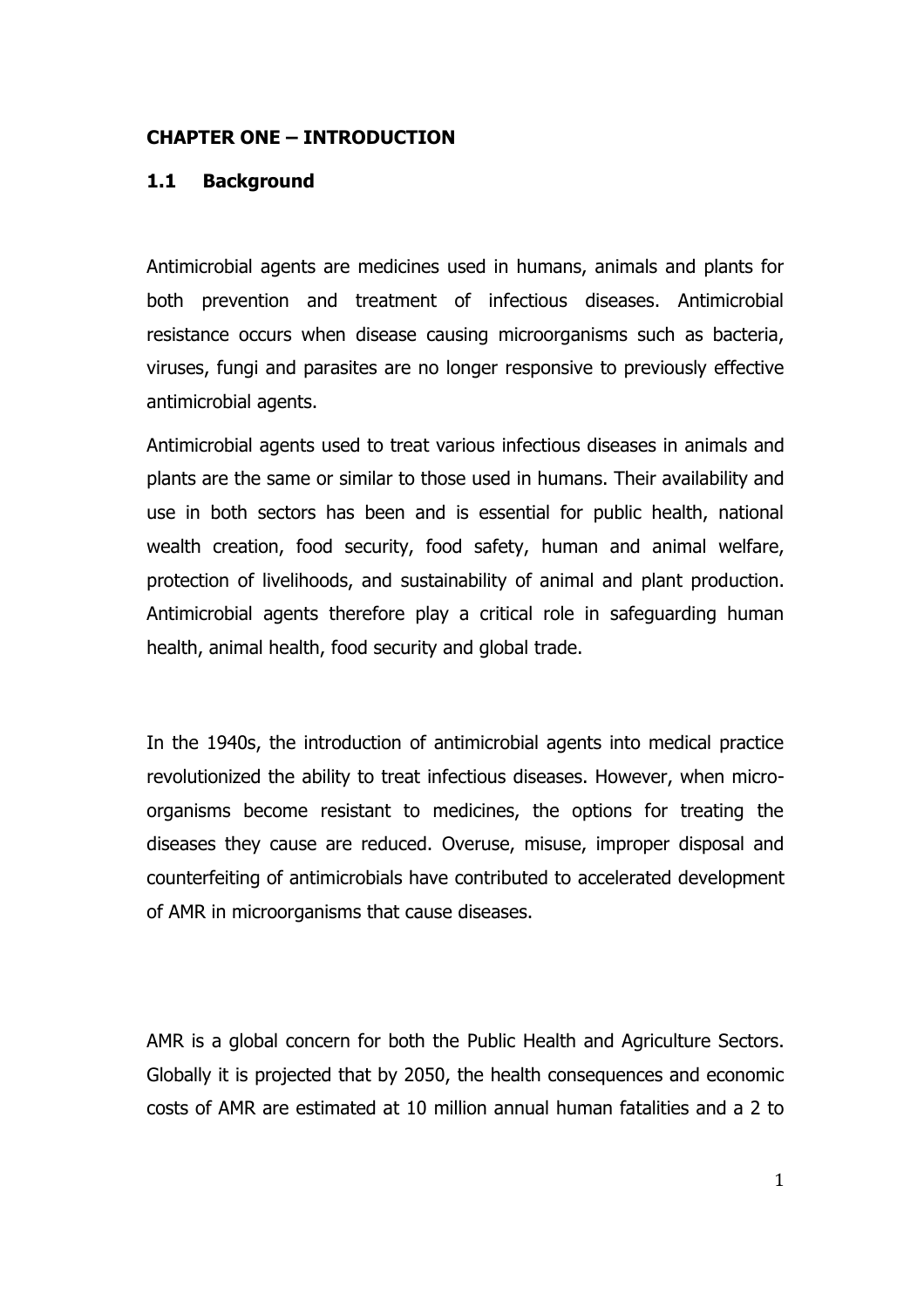3.5 percent decrease (equivalent to USD 100 trillion) in global Gross Domestic Product (GDP).

AMR requires immediate and urgent attention and action as the direct consequences of infection with resistant microorganisms can be severe including longer illnesses, increased mortality, prolonged hospital stays and increased costs. The indirect impact of AMR spans beyond health risks and has wide implications on the development agenda. AMR will drain global and national economies with increased economic losses due to reduced productivity caused by sickness of both humans and animals. Therefore, AMR increases morbidity, mortality, and health care costs, threatens health security, food security and negatively impacts on trade and economies.

To counter the effects of AMR, long term investment in financial and technical support is required to strengthen public health systems to ensure appropriate use and access to antimicrobial agents. This calls for concerted action on a global and national scale to prevent the world from returning to a pre-antibiotic era in which common infections will once again kill with abandon.

This Policy aims at prevention and containment of antimicrobial resistance in Kenya, through implementation of the AMR National Action Plan.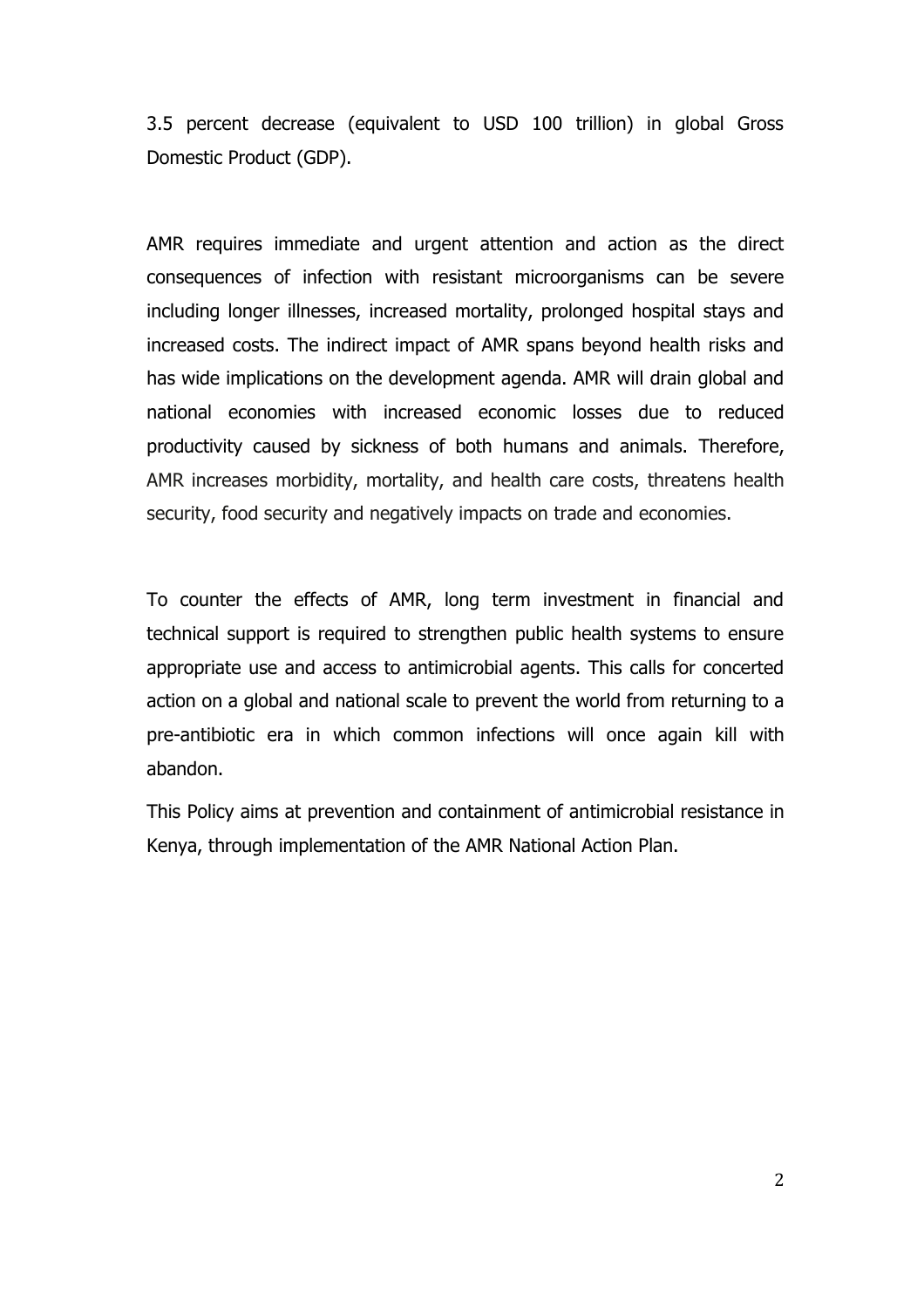#### **1.2 Situational Analysis**

#### **1.2.1 The Extent of the Antimicrobial Resistance**

AMR has become a global health priority due to its high impacts on human and animal health, food safety and sustainable development of the agricultural sector. Resistance arising in one geographical location or species can spread with ease to other geographical locations or spillover in other species.

Worldwide, statistics from the industrialized economies show that antimicrobials are extensively used in agriculture and in public health. This trend is likely to be recorded in low and middle income countries where rapid growth in populations with incidence of infectious diseases coupled with high demand for animal proteins sourced from intensive farming systems leads to increased antimicrobial use.

It is now widely acknowledged that the rate at which AMR is developing and spreading far outstrips the rate at which new antimicrobial drugs are being developed.

Several studies and reports have been undertaken in Kenya, which have documented trends in Antimicrobial Use (AMU) and AMR in humans and animals. From the findings, Kenya is already experiencing increasing levels of antimicrobial resistance. Due to a lack of systematic surveillance, the exact burden of AMR in Kenya is unknown.<sup>1</sup>

Resistance has been reported in key bacterial pathogens including methicillin resistant Staphylococcus aureus (MRSA) from hospitalized patients, reduced susceptibility of community acquired pneumococci; multi-drug resistant extended spectrum beta lactamase producing Salmonella typhimurium and Vibrio cholerae from outbreaks in Kenya. With increasing resistance to

 $\overline{a}$ 

<sup>&</sup>lt;sup>1</sup> Situational Analysis; Antibiotic Use and Resistance in Kenya 2011.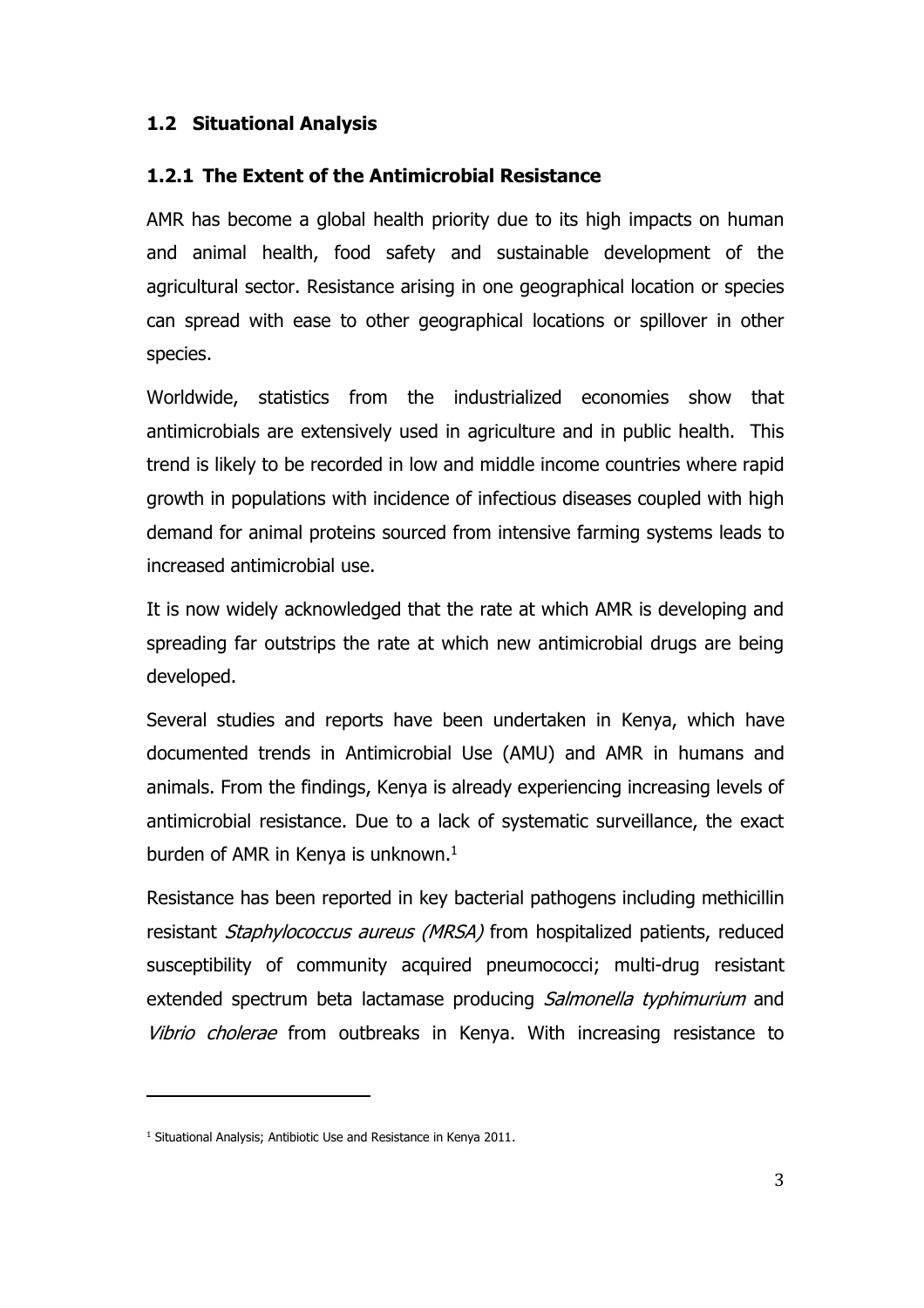fluoroquinolones also reported in typhoid outbreaks limiting treatment options for these infections<sup>2</sup>.

Studies in the livestock sector, indicate that *E. coli* isolates from beef and poultry have been shown to be resistant to tetracycline, co-trimoxazole ,streptomycin, ampicillin, quinolones and third generation cephalosporins at varying frequencies. Some of the isolates were found to be resistant two or three antimicrobials<sup>3</sup>.

Surveillance systems to monitor efficacy of antimicrobial agents used in TB, HIV and Malaria exist and these systems need to be interlinked with the National AMR surveillance system.

It is notable that key antimicrobial-resistant food borne pathogens (*E. coli,* Salmonella enterica and Campylobacter spp) have occurred with increasing frequency as causes of food-borne diseases ranging from mild gastroenteritis to life threatening systemic infections, such as those caused by nontyphoidal salmonella (NTS). These infections are considered as public health problems of global significance<sup>4</sup>.

#### **1.2.2 Drivers of Antimicrobial Resistance**

The underlying causes of AMR and current barriers to addressing it include: limited awareness of its implications in human and animal health among the general public, policy makers and animal and public health practitioners; high burden of infectious diseases due to impoverished living conditions of many people; high HIV/AIDS burden and poor infection control practices in hospitals; high burden of diseases in animals associated with poor husbandry practices and low vaccination coverage levels; medicated animal feeds; weak healthcare systems in which many people lack access to

 $\overline{a}$ 

<sup>&</sup>lt;sup>2</sup> Situation Analysis; Antimicrobial Use and Resistance in Kenya 2016.

<sup>&</sup>lt;sup>3</sup> Kariuki S, et al. FAO/WHO Project Report: Improving Food Safety in Meat Value Chains in Kenya. Food Protection Trends 2013; 33:172-175

<sup>4</sup> Kariuki S, Onsare RS. Epidemiology and Genomics of Invasive Nontyphoidal Salmonella Infections in Kenya. Clin Infect Dis. 2015;61 Suppl 4:S317-24.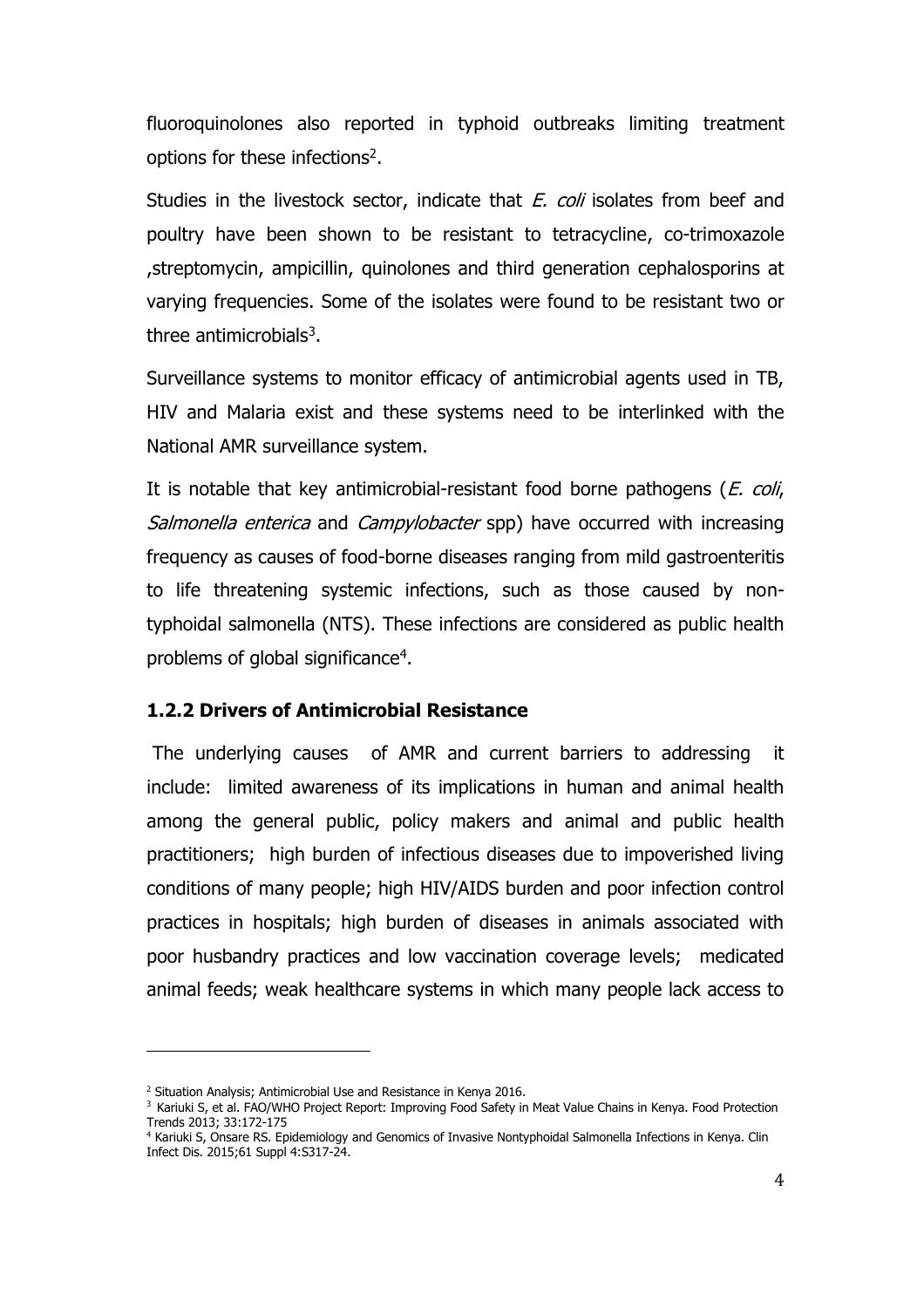services; antimicrobial misuse and overuse as a result of easy over the counter(OTC) access and high levels of self-medication; unreliable access to medicines and diagnostics ; weak surveillance systems; poor enforcement of regulation; inadequate investment in laboratory infrastructure, diagnostic tools and human resources; and inadequate research and development of new antimicrobials, diagnostics and vaccines . AM Research is seen as a less attractive business investment than that of medicines for chronic diseases.

The Knowledge, Attitude and Practice analysis among healthcare workers at different levels of healthcare revealed a general awareness of AMR and its effects on society, but the utilization of this knowledge to prevent AMR in clinical practice was lacking. Poor access to microbiology laboratory services, scarcity of resources and lack of quality assurance for antimicrobial susceptibility data were cited as important factors leading to lack of AMR data and therefore poor implementation of prudent AMU in public health.

In livestock production little or no access to affordable veterinary services including consultancies and laboratory testing has often been cited as an important factor leading to over the counter purchase of antimicrobials and their subsequent use without prescription in feed, water or treatment. Although there are major challenges in capacity for laboratories in human and animal health to conduct routine surveillance there are efforts underway supported by the development partners to improve infrastructure especially for cross border monitoring of disease outbreaks and these efforts can be enhanced to include surveillance on antimicrobial use and resistance.

The privatization of veterinary and extension services has resulted in a scenario where prevalence of animal diseases is high; poor husbandry practices are adopted; low income households do not access services; unqualified personnel administering medicine to animals and operate small unlicensed retail outlets for agricultural products and veterinary medicines.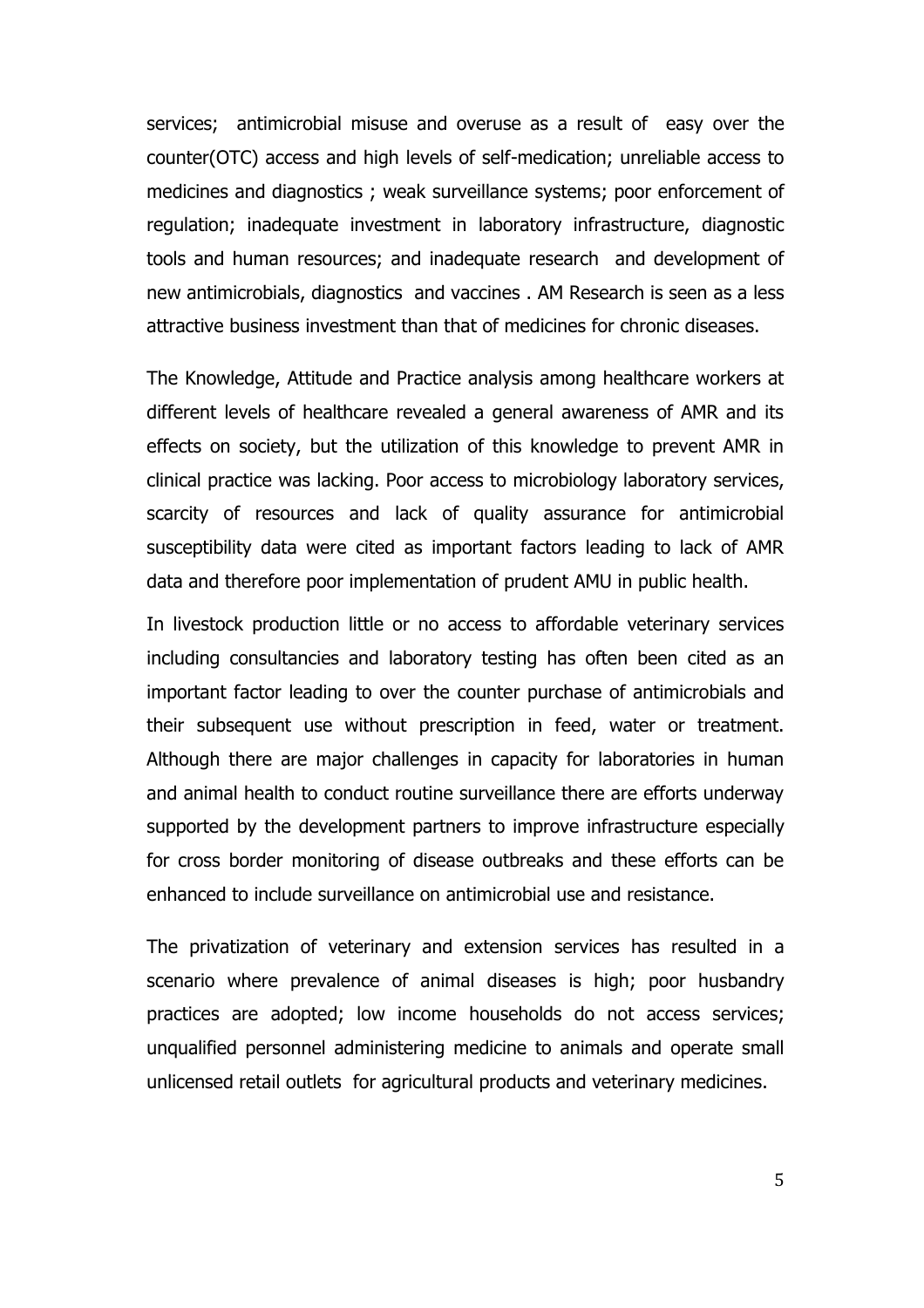Currently, availability of antimicrobial agents OTC without prescription is a common malpractice both in human and animal health.

In many regions of the country there is evidence of uncontrolled access, and OTC dispensing of antimicrobials without prescription and sometimes in open market to the general public. Consequently, overuse and misuse of antimicrobials is prevalent. Apart from misuse, sale of counterfeits, substandard drugs and smuggling of drugs through the porous borders were identified as challenges to controlled access to antimicrobials for humans.

#### **1.2.3 Antimicrobial Resistance Policy in the Context of Existing Policies and Legislations**

#### **1.2.3.1 Constitution of Kenya and international obligations**

The Constitution of Kenya 2010, under the 'Bill of Rights' (Articles 43(1a and c) and 46(1c)) provides for: (i) equitable, affordable and quality health care of the highest standard to all its citizens and (ii) right and fundamental freedom to "be free from hunger and to have adequate food of acceptable quality". These will be achieved through implementation of appropriate policies and programs within the relevant sectors. This Policy seeks to contribute to the achievement of the "Bill of Rights".

The Constitution upholds the principle of international law and recognizes all treaties, protocols, agreements and conventions ratified by Kenya. Chief among such supranational laws are the WTO Agreement on the Application of Sanitary and Phytosanitary (SPS) Measures and the EAC SPS Protocol that Kenya ratified in 1995 and 2016 respectively. These govern international and regional trade in plants, animals and their products and obligate Members to apply the specified international standards.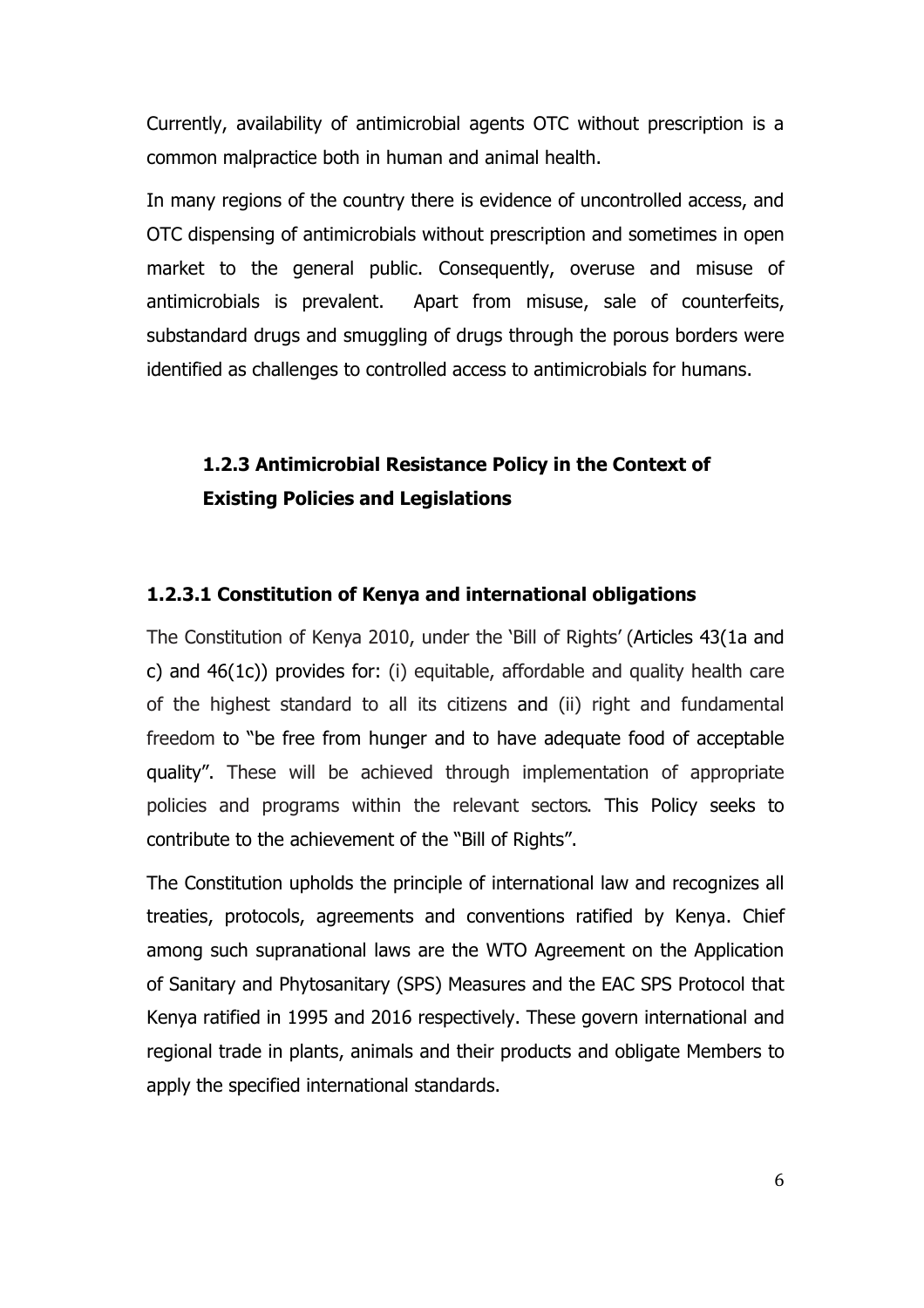The World Health Organization (WHO), International Health Regulations 2005 (IHR-2005), are legally binding regulations that are purposed "to prevent, protect against, control and provide a public health response to the international spread of disease in ways that are commensurate with and restricted to public health risks, and which avoid unnecessary interference with international traffic and trade."

AMR is a critical agenda in the international arena led by the World Health Organisation (WHO), United Nations' Food and Agriculture Organisation (FAO), World Organisation for Animal Health (OIE) and the Codex Alimentarius Commission (CAC).

#### **1.2.3.2 Kenya Vision 2030**

The Kenya Vision 2030 is the long-term development blueprint that has a vision of "a globally competitive and prosperous country with a high quality of life by the year 2030". The Social pillar of Kenya Vision 2030 provides for quality health care and the highest standard of health to Kenyans.

The blueprint recognizes the importance of agriculture towards achieving an average annual GDP growth rate of 10%. Unless tackled AMR is expected to reduce GDP growth in Kenya. Addressing AMR is expected to contribute to achieving the Vision 2030's Social Pillar on Health.

#### **1.2.3.3 Kenya Health Policy**

The Kenya Health Policy 2014-30 focuses on the two key obligations of health: contribution to economic development as envisioned in Vision 2030; and realization of fundamental human rights, including the right to health, as enshrined in the Constitution.

The national 'policy intent' of providing equitable, affordable and quality health and related services at the highest attainable standards to all its citizens. This will be achieved through six priority policy objectives: eliminating communicable diseases, reducing the burden of noncommunicable diseases, reducing the burden of injuries from violence and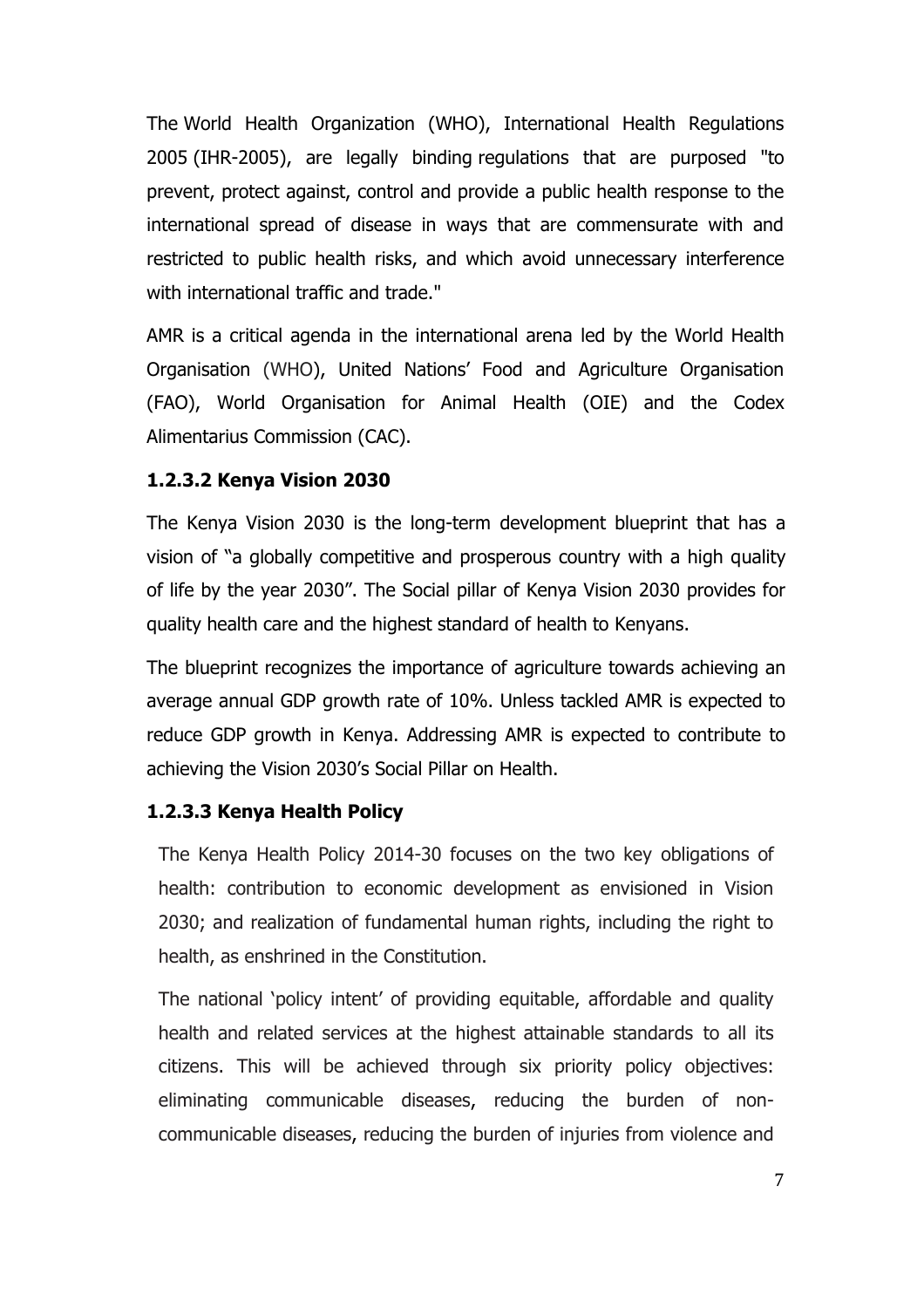accidents, providing essential health services, reducing the health risk exposures and strengthening health sector collaboration. Rising trends of AMR are a risk to the realization of the objectives. This Policy gives direction on prevention and containment of this public health threat as part of the fulfilment of the provisions of the Health Policy.

#### **1.2.3.4 Agriculture Policy**

The Agriculture Policy, 2016, has provided for expansion of irrigated land, commercialization and intensification of small scale farms, research for improved crop varieties, provision of extension services and promotion of appropriate post harvest technology. The overall general thrust of the agriculture policy is to increase productivity as well as promoting food safety and prudent use of pest control products. This Policy supports the implementation of the Agricultural Policy that provides for good agricultural practices that minimize inappropriate use of antimicrobials.

#### **1.2.3.5 Veterinary Policy**

The Veterinary Policy aligns developments in the animal resource industry to the Constitution as well as to the Kenya Vision 2030, the United Nations Sustainable Development Goals and the international animal health and food safety treaties, agreements and conventions ratified by Kenya. This Policy complements the Veterinary Policy that provides for one health by addressing an institutional framework that requires multisectoral collaborations through creation of operational linkages among various sectors. The Veterinary Policy recognizes and preserves functional specialties in these institutions as it focuses on the provision where antimicrobials used in animals are prudently used to guarantee animal health and welfare and eliminate any residues in animal products to safeguard public health.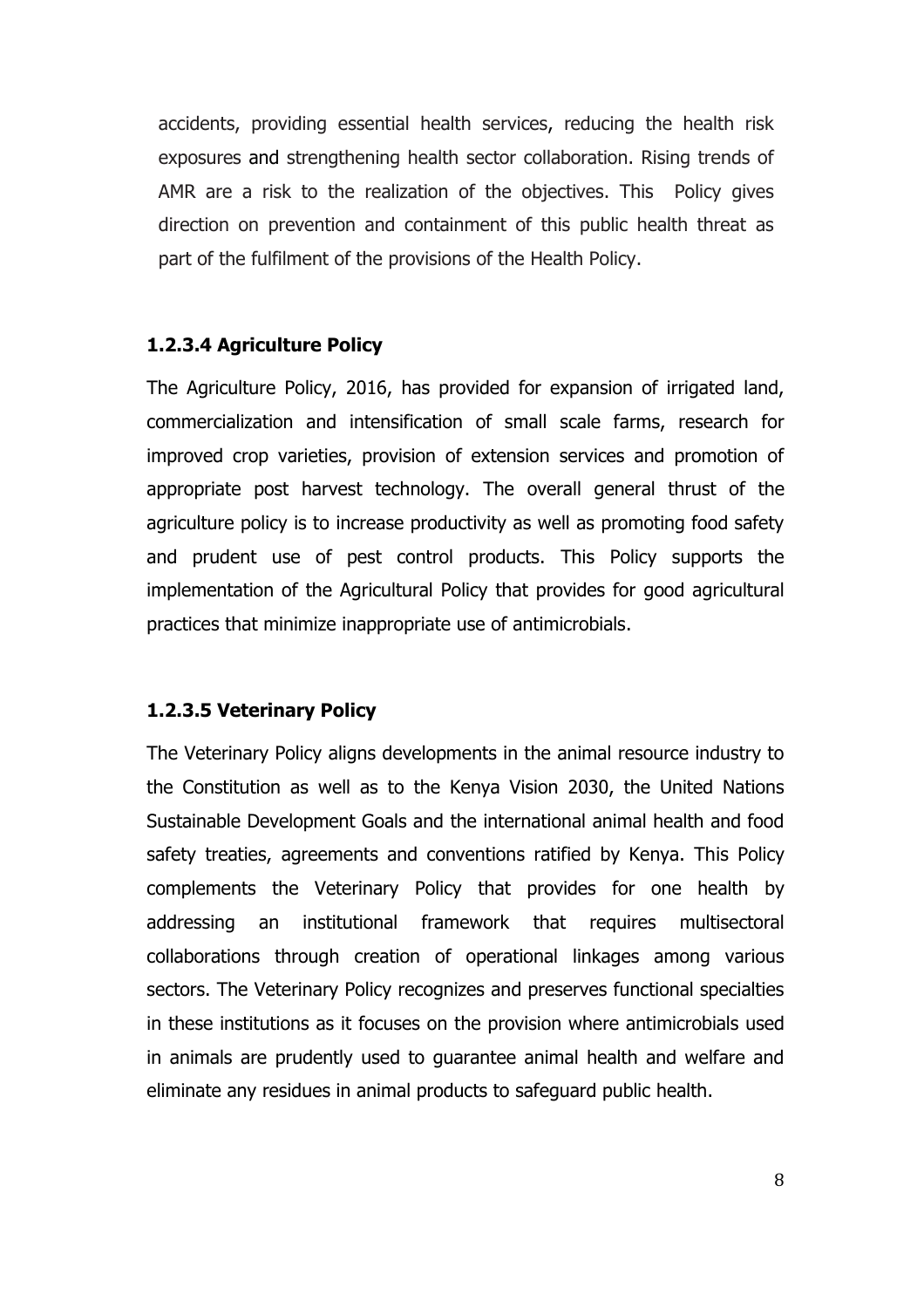#### **1.2.3.6 Livestock Policy**

The Sessional Paper No. 2 of 2008 on the National Livestock Policy commits the government to provide for mechanisms to guarantee compliance with international standards on animal health and production inputs which includes antimicrobials. The policy mandates the Veterinary Statutory Body to ensure that the veterinary medicines and related inputs are used and handled in a manner that does not adversely affect either human or animal health. This Policy is in line with the National Livestock Policy as it provides for mechanisms for optimal use of antimicrobial agents in animal health.

#### **1.2.3.7 National Oceans and Fisheries Policy & Aquaculture Policy**

The National Oceans and Fisheries Policy 2008 provides for a coordinated framework for addressing challenges facing the fisheries. The Aquaculture Policy 2011 provides for use of Good Aquaculture Practices including prudent application and use of veterinary drugs to ensure safety of fish and fishery products intended for human consumption.

Both policies recognize measures geared towards assuring food safety and quality of fish fishery products and aquaculture inputs by preventing, minimizing or eliminating contamination, as well as improving biosecurity and creating disease free zones. This Policy complements the food safety provisions of both the National Oceans and Fisheries Policy 2008 and Aquaculture Policy 2011.

#### **1.2.3.8 The National Infection Prevention and Control Policy**

This policy provides for a clear framework for coordinated efforts to set national standards for minimizing transmission of healthcare associated infections. It provides for the establishment of a national integrated surveillance system for antimicrobial resistance. This Policy is in line with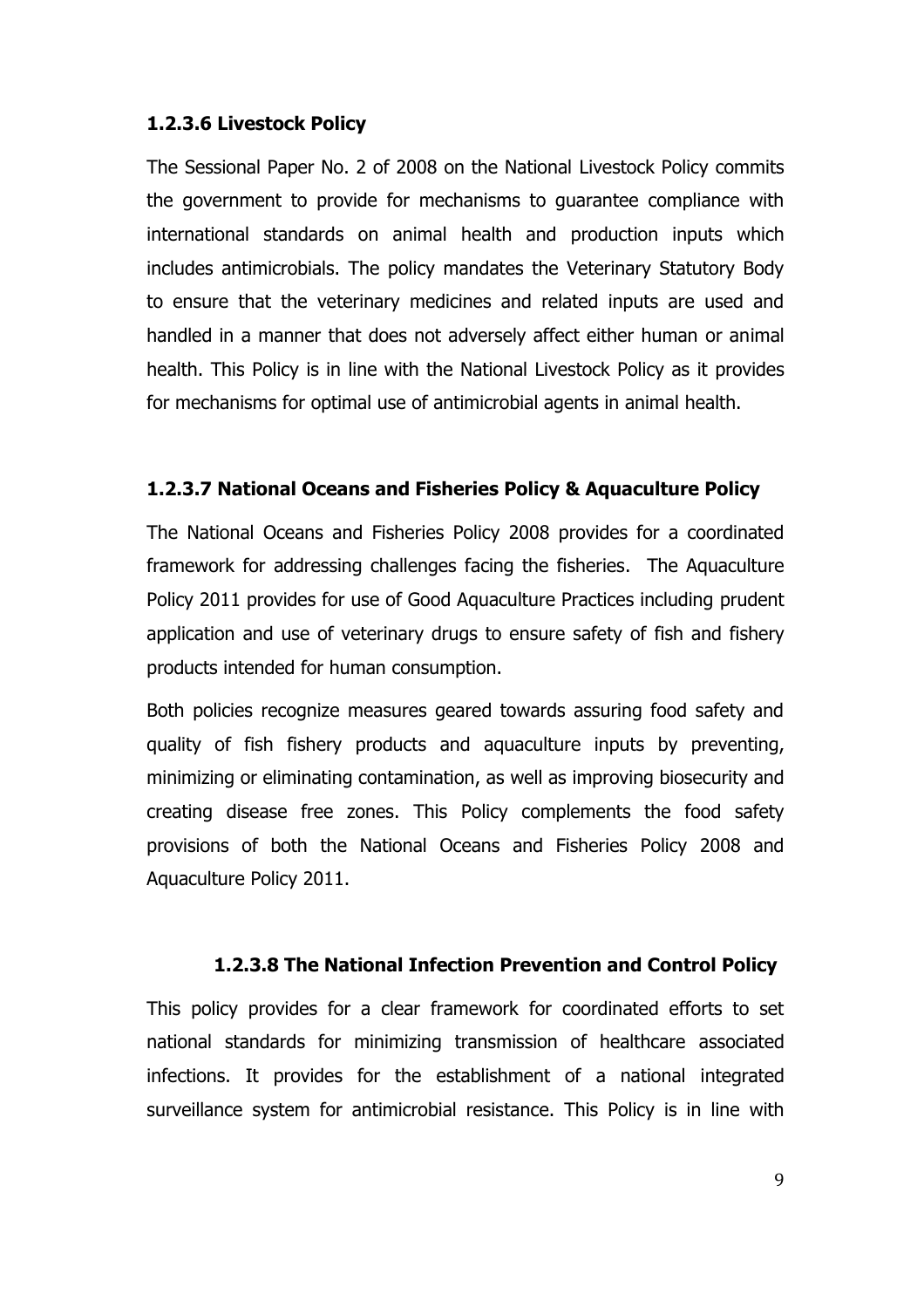these interventions aimed at optimizing the use of antimicrobial agents and providing data for evidence based decision making.

#### **1.2.3.9The Kenya National Pharmaceutical Policy**

Overall, the Policy focuses on strengthening the management and delivery of pharmaceutical services through relevant legislative and institutional reforms; strengthening national institutions for medicines procurement, supply, regulation and quality control; developing and appropriately managing pharmaceutical human resources; and enhancing collaboration with other sectors and with partners. These goals are complementary to the interventions proposed in the AMR policy and are geared towards improving the regulatory framework and appropriate use of antimicrobial agents.

#### **1.2.4 Legislative environment for AMR**

Antimicrobial use has been regulated mainly under the; Pharmacy and Poisons Act (Cap 244) Food, Drugs and Chemical Substances Act (Cap 254), Medical Practitioners and Dentists Act (Cap 253) Animal Diseases Act (Cap 364), Public Health Act (Cap 242), Pest Control Products Board (Cap 346), Veterinary Surgeons and Veterinary Paraprofessionals Act (Cap 366) and related professional laws as referenced in Annex 1. This Policy provides for review, updating and development of regulations to support prevention and containment of AMR.

#### **1.2.5 AMR Policy in the Context Global Trends and International Standards**

Within the tripartite collaboration on AMR, the WHO, FAO, OIE and provide the international standards to guide prevention and containment of AMR within the health and agriculture sectors.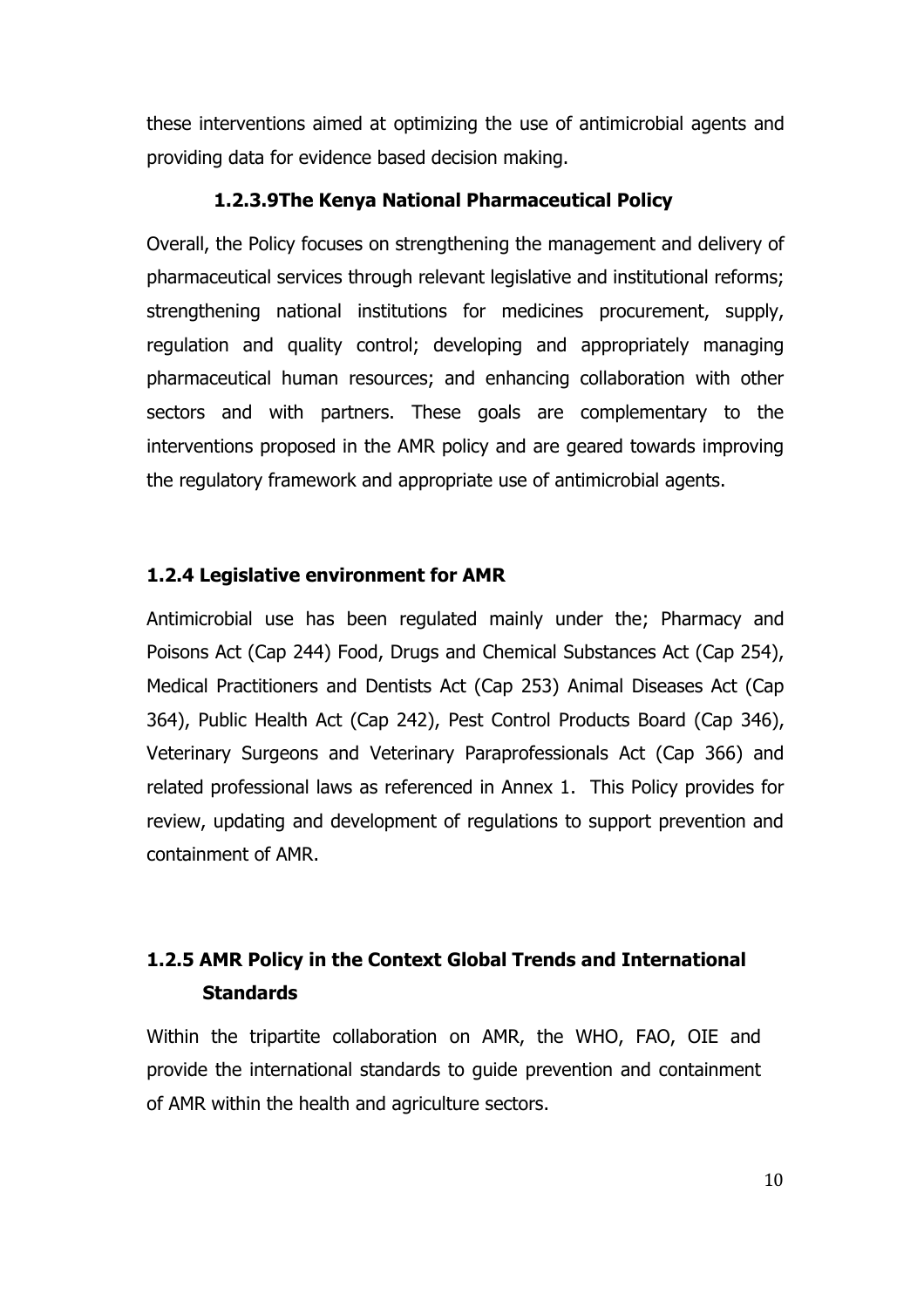The 68th World Health Assembly endorsed the Global Action Plan (GAP) on AMR jointly developed by the WHO, OIE and FAO. Subsequently, member states committed to develop National Action Plans (NAP) from a One Health approach. This was further augmented by endorsement for the GAP by member states during the  $71<sup>st</sup>$  Session of the High Level UN General Assembly in September 2016. Subsequently, in May 2015, the 83<sup>rd</sup> General Assembly of the OIE adopted Resolution No. 26 Combating Antimicrobial Resistance and Promoting Prudent Use of Antimicrobial Agents in Animals and the 39th Session of FAO Conference (June 2015) also adopted resolution C 2015/28 Rev.1 on AMR. The Codex Alimentarius Commission (CAC) adopted the Code of Practice to Minimize and Contain AMR (CAC/RCP 61-2005) and developed Guidelines on Risk Analysis of Foodborne Antimicrobial Resistance (CAC/GL 77-2011).

These collaborative efforts have provided the international standards guiding prevention and containment of AMR within the health and agriculture sectors.

#### **1.3 Scope of the Policy**

This Policy covers; emergence and spread of antimicrobial resistance arising from antimicrobial treatment of infectious diseases of bacterial, viral, protozoal and fungal origin. The initial implementation of this Policy will focus on antibacterial resistance. The scope covers monitoring for resistance; antimicrobial use in public health and agriculture; and disposal of antimicrobials in the environment. The Policy targets; the public; ministries, departments and agencies; non- state actors; health professionals; veterinarians; other relevant professionals; professional associations and regulatory statutory bodies; involved in the regulation, importation, distribution, retailing, dispensing, use and disposal of antimicrobials and in research into alternatives to antimicrobials.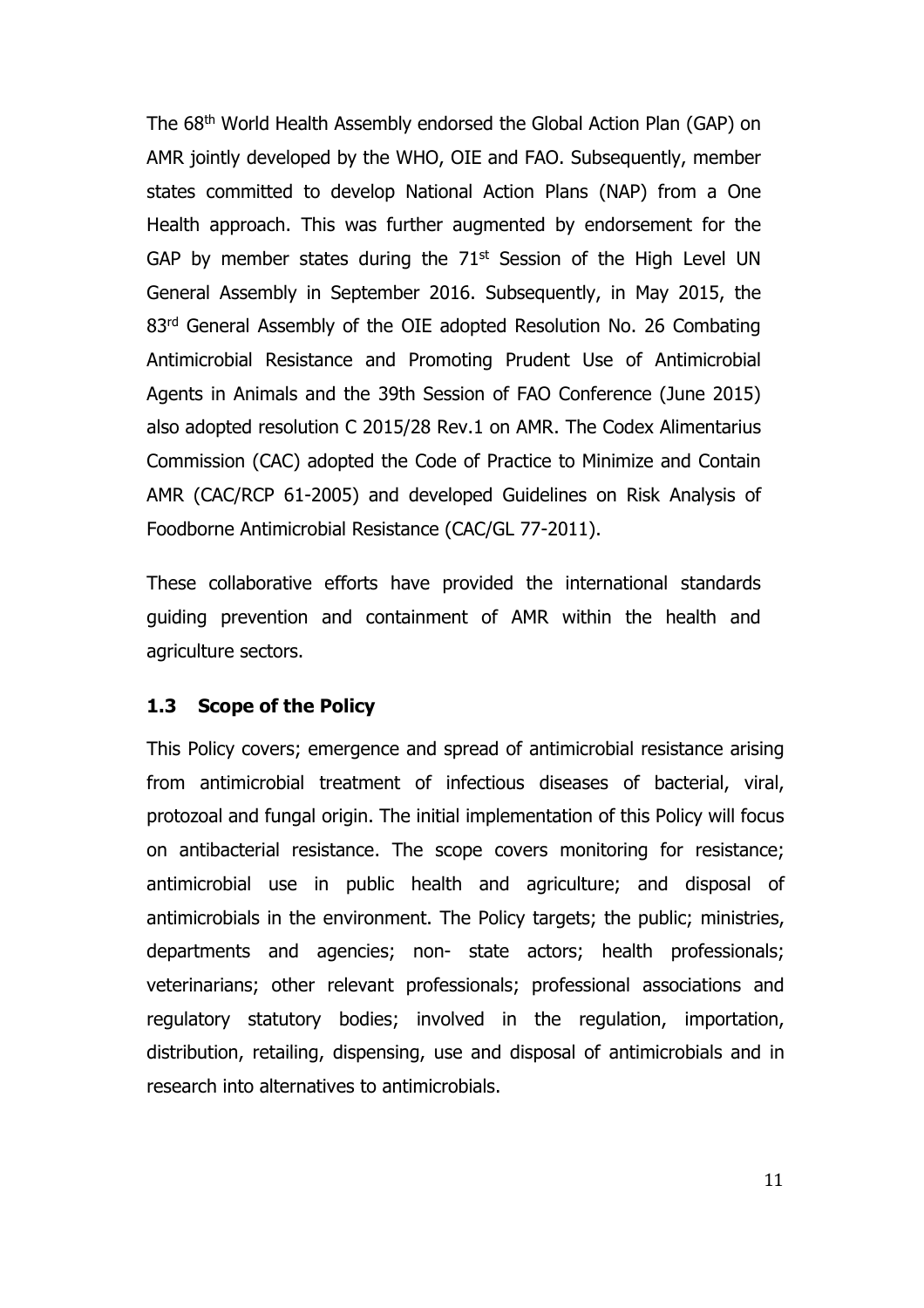The Policy addresses the background of antimicrobial resistance in Kenya, the situation analysis and proposes interventions. The interventions address understanding and awareness on AMR; Knowledge and evidence base on AMR and AMU; adoption of preventive measures; prudent use of antimicrobials; regulation and monitoring of use of antimicrobials; research and investment in new antimicrobials and diagnostics and multi-sectoral coordination. In addition, the Policy provides for the legal and institutional framework for its implementation; National Action Plan; financing; monitoring and evaluation; communication strategy; and the review process.

## **ADVANCE COPY**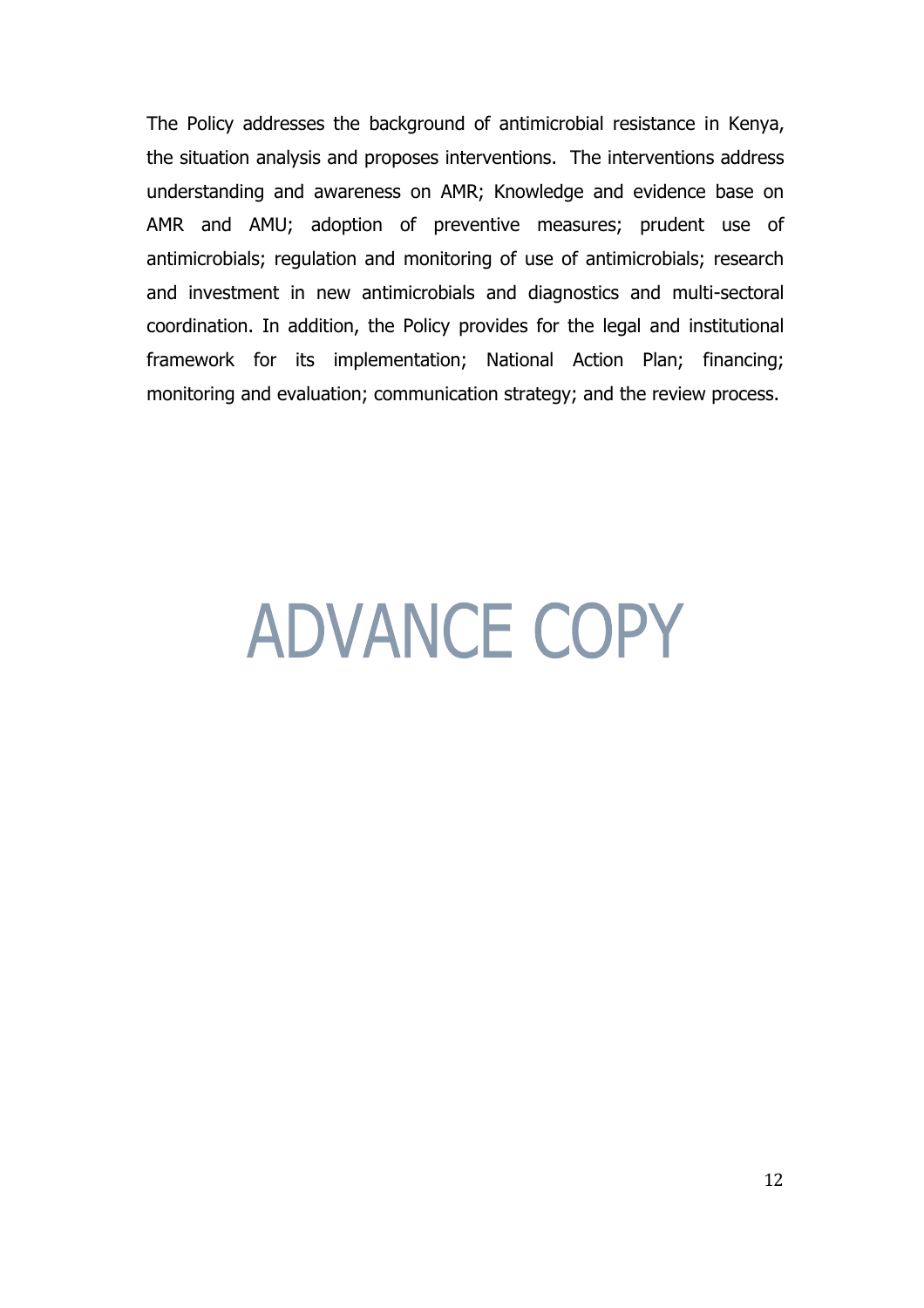#### **CHAPTER TWO – RATIONALE, POLICY GOALS AND OBJECTIVES**

#### **2.1 Rationale**

Antimicrobial resistance poses a challenge to the significant gains made in human and veterinary medicine that have made it possible for surgical interventions, organ transplants and treatment for common infections and diseases. AMR threatens to reverse the benefits that include socio-economic gains such as longevity, quality of life, a healthy workforce and improved productivity in food animals and plants.

Globally, it is estimated that by 2050 about 10 million people will die annually from AMR related causes and negative economic effects that may amount to GDP losses of >1% and that indirect costs affecting society may be >3 times direct health care costs.

AMR is an international health priority and Kenya has ratified the resolutions by the WHA, OIE and FAO General Assemblies on combating antimicrobial resistance globally. WHO, FAO and OIE, have committed to assisting countries to combat AMR within the context of the "One Health" approach.

Approximately, 4.5 million deaths will occur by 2050 due to AMR related causes in Sub Saharan Africa, where the burden of infectious diseases is high<sup>5</sup>. AMR threatens to reverse the gains made in the fight against HIV/AIDS, TB and Malaria in Kenya, where 50% of the top ten leading causes of death across all ages are infectious diseases<sup>6</sup>.

The impact of AMR on the Agricultural Sector will have enormous negative effects on the Kenyan economy. The Sector directly contributes about 26% of the country's Gross Domestic Product (GDP) and a further 27% through manufacturing, distribution and service sectors and accounts for 65% of the total export earnings<sup>2.</sup> AMR threatens the sustainable growth of the

 $\overline{a}$ 

<sup>&</sup>lt;sup>5</sup> O'Neill O.J., 2014: Antimicrobial Resistance: tackling a crisis for the health and wealth of nations. The Review on Antimicrobial Resistance.

<sup>&</sup>lt;sup>6</sup> <http://www.healthdata.org/kenya> 2015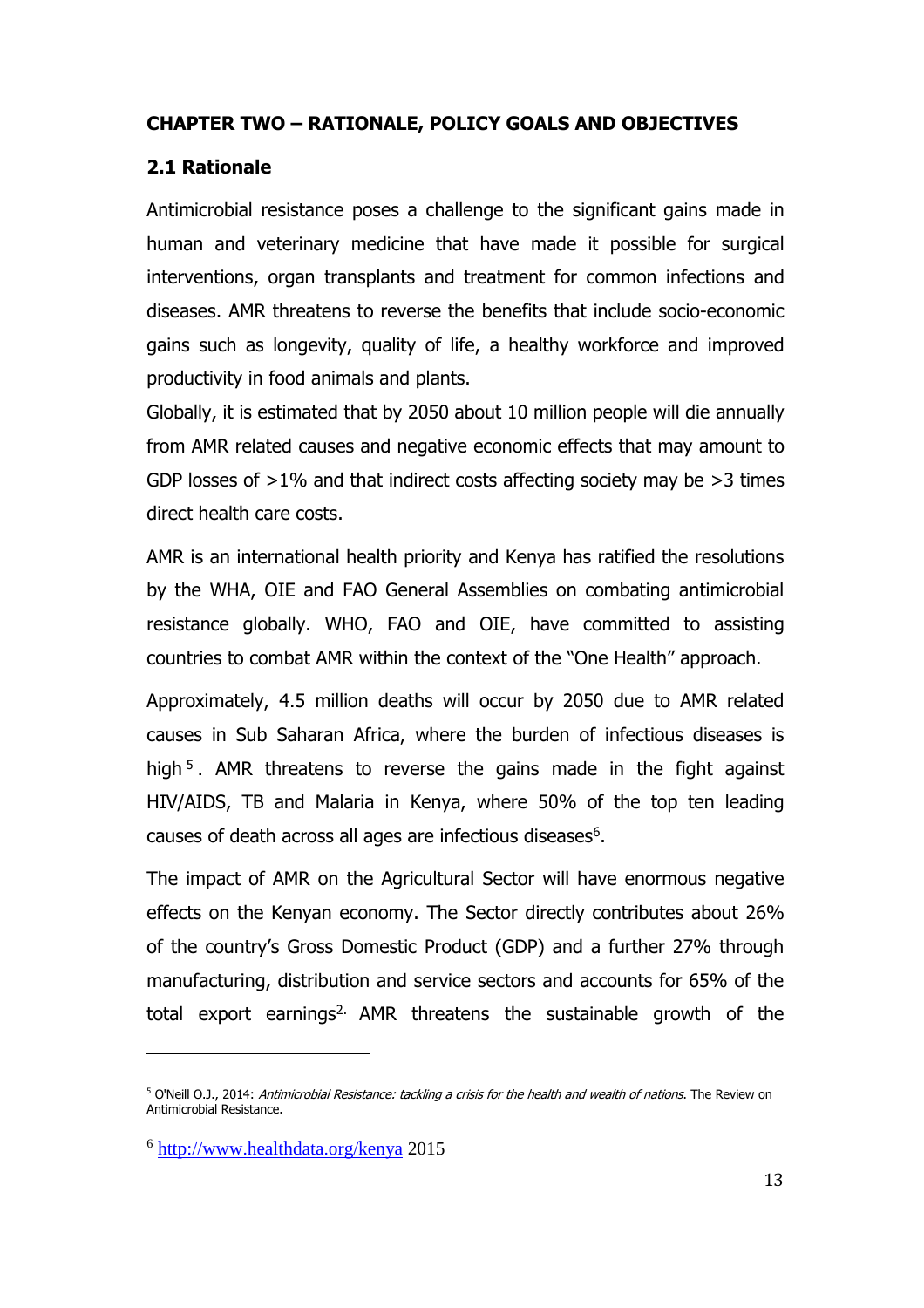agricultural sector in ensuring food security and trade across different economies. Mitigating the impact of AMR is therefore a national priority.

In recognition of the need to effectively address AMR, a policy requires to be developed and implemented to strengthen existing systems and coordinate multi-sectoral actions in line with the Constitution, national policies, laws & international standards.

This multi-sectoral Policy to tackle AMR has been developed for several reasons; to protect the gains achieved over the past eighty years since the discovery of AM; mitigate current and potential negative impacts of AMR on the economy; decrease the environmental pool of resistant bacteria; limit the spread of AMR to other geographical locations (cross border or other continents) or spillover in other species; and preserve the effectiveness of current and new antimicrobial agents. Unchecked, AMR is evolving and spreading at a rate that far outstrips development of new antimicrobials.

#### **2.2 Policy Goal**

The goal of this Policy is to reduce the burden of AMR and promote prudent use of antimicrobial agents to ensure that, for as long as possible, there is continued successful treatment and prevention of microbial diseases with effective, quality assured and safe antimicrobials, accessible to all who need them.

#### **2.3 Policy Objectives**

To achieve this overall goal, five strategic objectives will guide this policy:

**Objective 1:** Improve awareness and understanding of antimicrobial resistance through effective communication, education and training.

**Objective 2:** Strengthen the knowledge and evidence base on AMR through surveillance and research.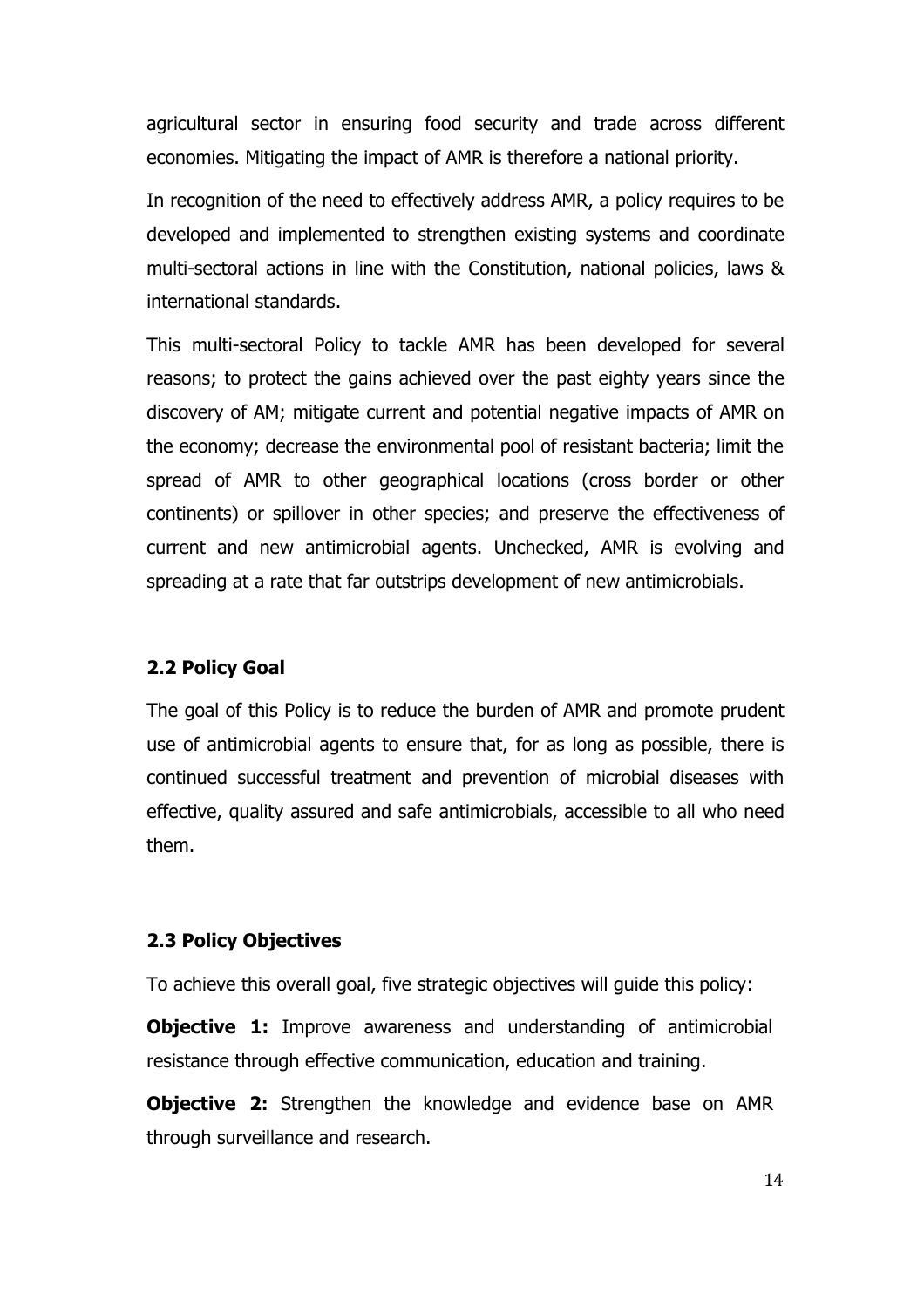**Objective 3:** Reduce the incidence of infection through effective sanitation, hygiene and infection prevention and control.

**Objective 4:** Optimize the use of antimicrobials in human, animal and plant health.

**Objective 5:** To support sustainable investment that takes into account of the needs of Kenya, and increase investment in new medicines, diagnostic tools, vaccines and other interventions.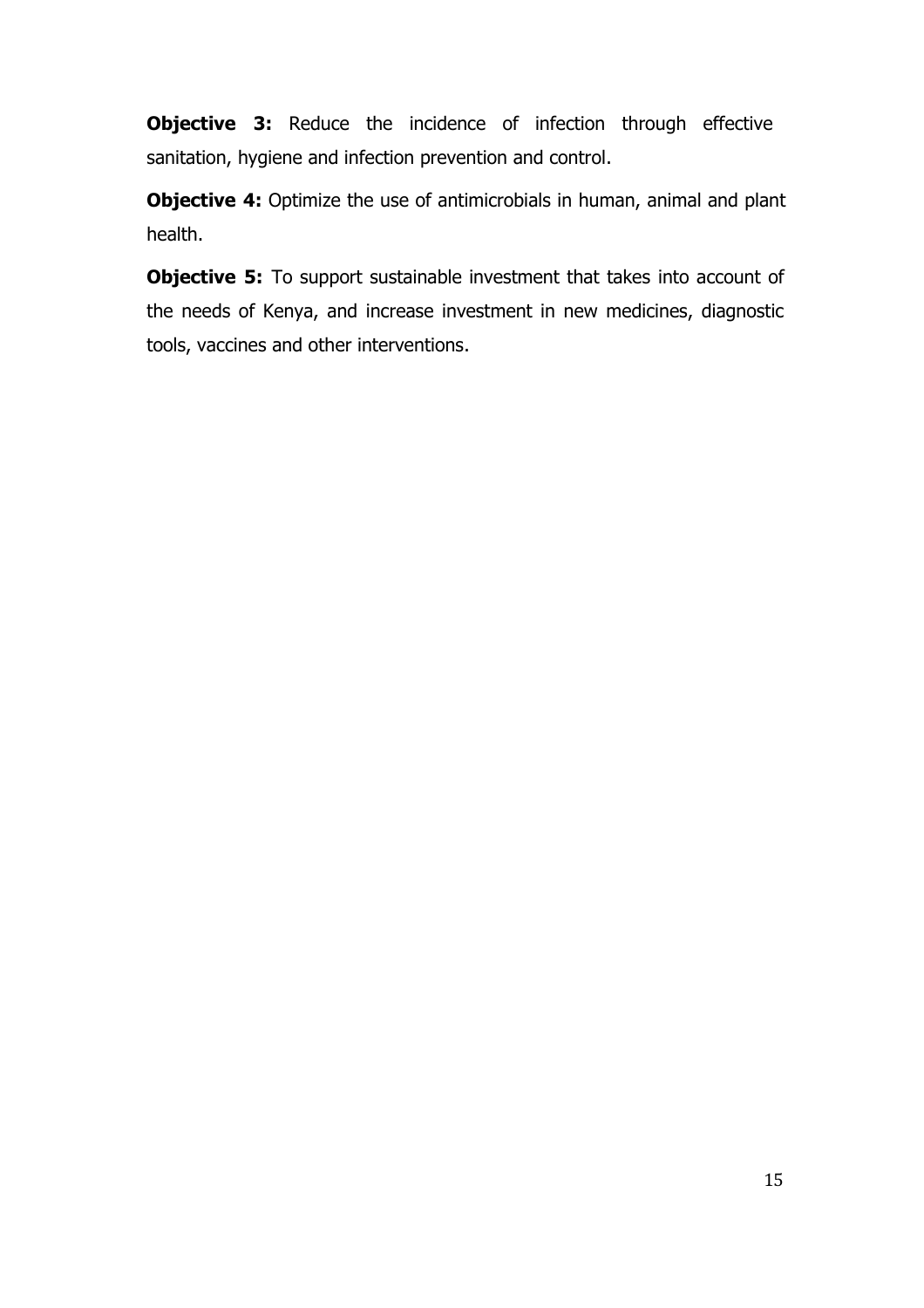#### **CHAPTER THREE – CHALLENGES AND POLICY INTERVENTIONS**

#### **3.1 Policy issue: Awareness and understanding on antimicrobial resistance.**

The general population is at risk of exposure to antimicrobial resistant microorganisms through human-human-animal transmission, food, the environment or other transmission routes. Where antimicrobials are available over the counter the general public procures for use either on self or animals. This is because lack of awareness on antimicrobial resistance among the service providers in human health and agriculture has contributed to the emergence and spread of AMR. Technical personnel handling antimicrobial agents have knowledge gaps and communicating the risks of AMR will be very important not only to the general public but also to policy makers and others involved in the antimicrobial supply chain including medical and veterinary practices.

Measures need to be put in place to raise awareness of antimicrobial resistance and promote behavior change through communicating the risks of emerging AMR across all sectors. Public communication programs targeting different audiences in human health, animal health and agricultural practice as well as consumers, including school children, need to be developed and financed to promote better understanding and awareness.

#### **Policy interventions**

#### **A. The National Government will:**

- **1.** Develop and disseminate appropriate messages on AMR to suit different target groups;
- **2.** Develop AMR curriculum for inclusion in universities, middle level institutions and schools;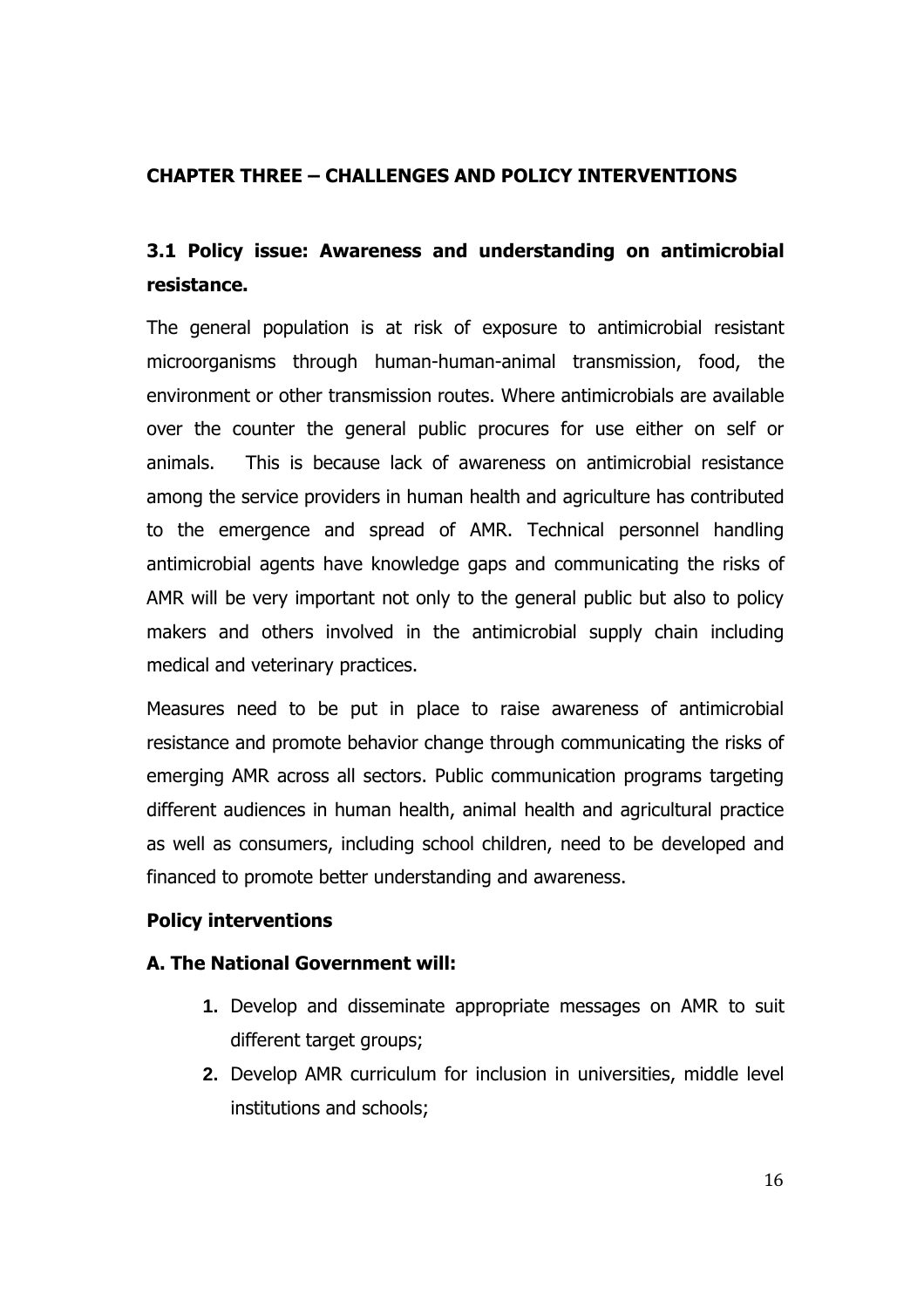#### B. **The National and County Governments will:**

- 1. Enhance multisectoral communication and provide budgetary support towards a "One Health" Communication approach to AMR.
- 3. Develop tools for public communication and awareness creation on AMU and importance of prevention and containment of AMR.
- 4. Develop and deploy effective and varied communication tools & approaches to influence multisectoral behavioral change.

#### C. **The County Governments will**

- 1. Mobilize resources for information dissemination
- 2. Disseminate developed AMR messages stakeholders within their areas of jurisdiction.

#### **3.2 Policy issue: Strengthen the Knowledge and Evidence Base of Antimicrobial resistance**

Knowledge on medicine supply chains, antimicrobial use, drivers of AMR including practices and behavior and its impact on all sectors is critical for addressing AMR. Lack of an integrated surveillance system and weak laboratory capacity for detection and reporting antimicrobial resistance limits the availability of evidence to support decision making. There is therefor need to initiate actions for continuous data collection alongside risk mitigation.

Surveillance data will support evidence based decision making, identification of priority areas for action and communicate the importance and impact of AMR to stakeholders and decision makers.

#### **Policy interventions**:

#### **A. The National Government will**

1. Develop and support the implementation of a National integrated AMR surveillance system.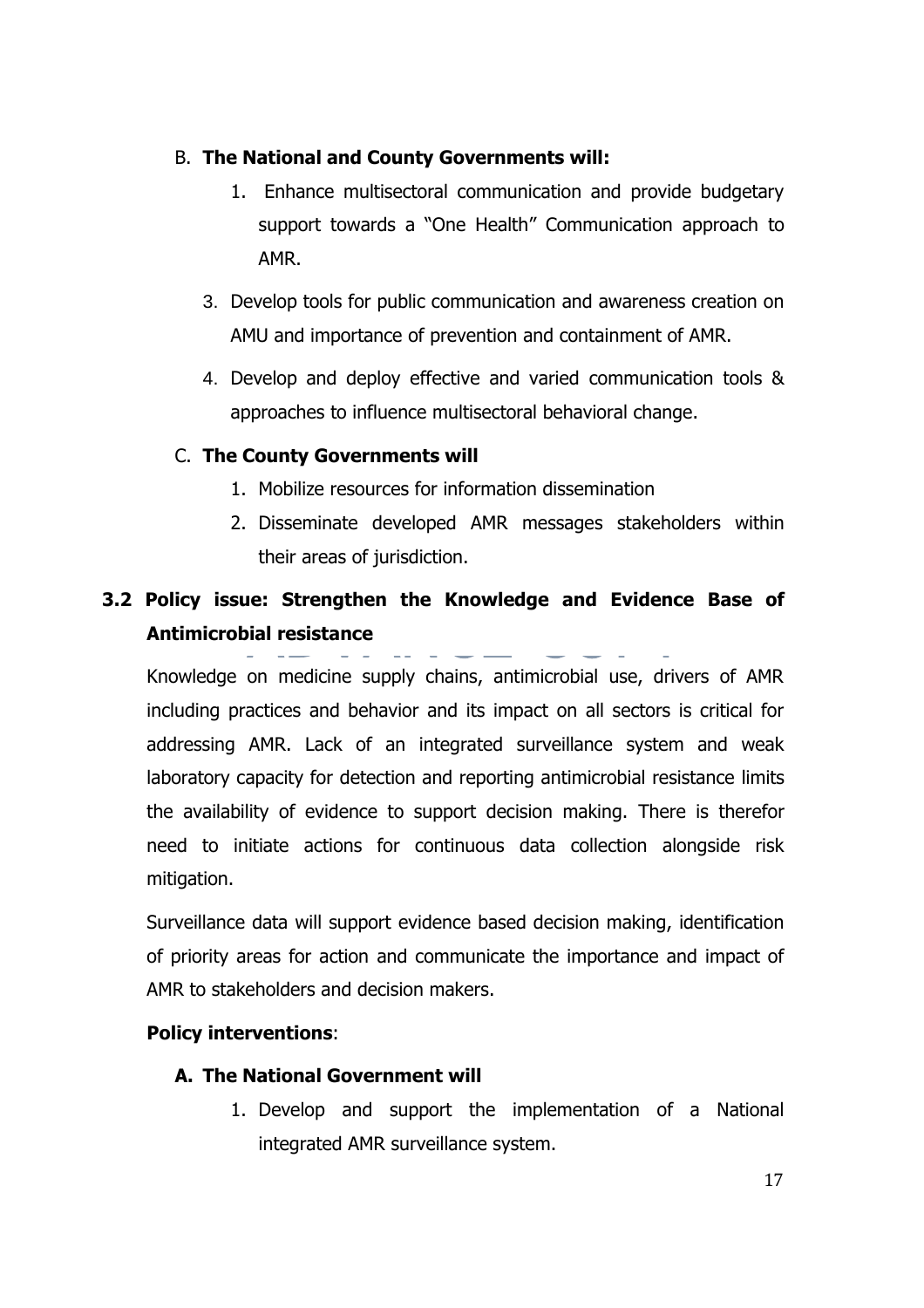- 2. Mobilize resources for implementation of the National integrated AMR surveillance strategy.
- 3. Support data collection, provision of feedback to stakeholders and maintenance of the national database on AMR.
- 4. Develop guidelines for compulsory reporting on AMU and AMR trends by all stakeholders including County Governments in line with international requirements and local legislation.
- B. **The National and County governments** will build the capacity of the Laboratories to support AMR surveillance

#### **C. The County Governments will**

- 1. Mobilize resources to implement the surveillance strategy in their counties
- 2. Facilitate the transmission of data on antimicrobial resistance and consumption to the National government.
- 3. Disseminate AMR surveillance data to the county stakeholders.

#### **MARINEZIA 3.3: Policy issue: Reduction of antimicrobial use through adoption of preventive measures**

Hygiene; infection prevention and control are essential to limit the development and spread of antimicrobial resistant infections and multidrugresistant bacteria. To prevent transmission of antimicrobial resistant organisms the following are core components of infectious disease prevention: prevention and control, biosecurity, sanitation, hand hygiene, food and water safety; hygiene in animal premises and farms and vaccination (where appropriate); and sustainable husbandry practices. These actions if well implemented, reduce the need for antimicrobials as well as the risk of development and spread of antimicrobial-resistant organisms.

Prophylactic use of antimicrobial in humans and animals, to prevent the infection and spread of diseases, and their use as growth promoters should be discouraged as they aid the development of AMR. Use of vaccines can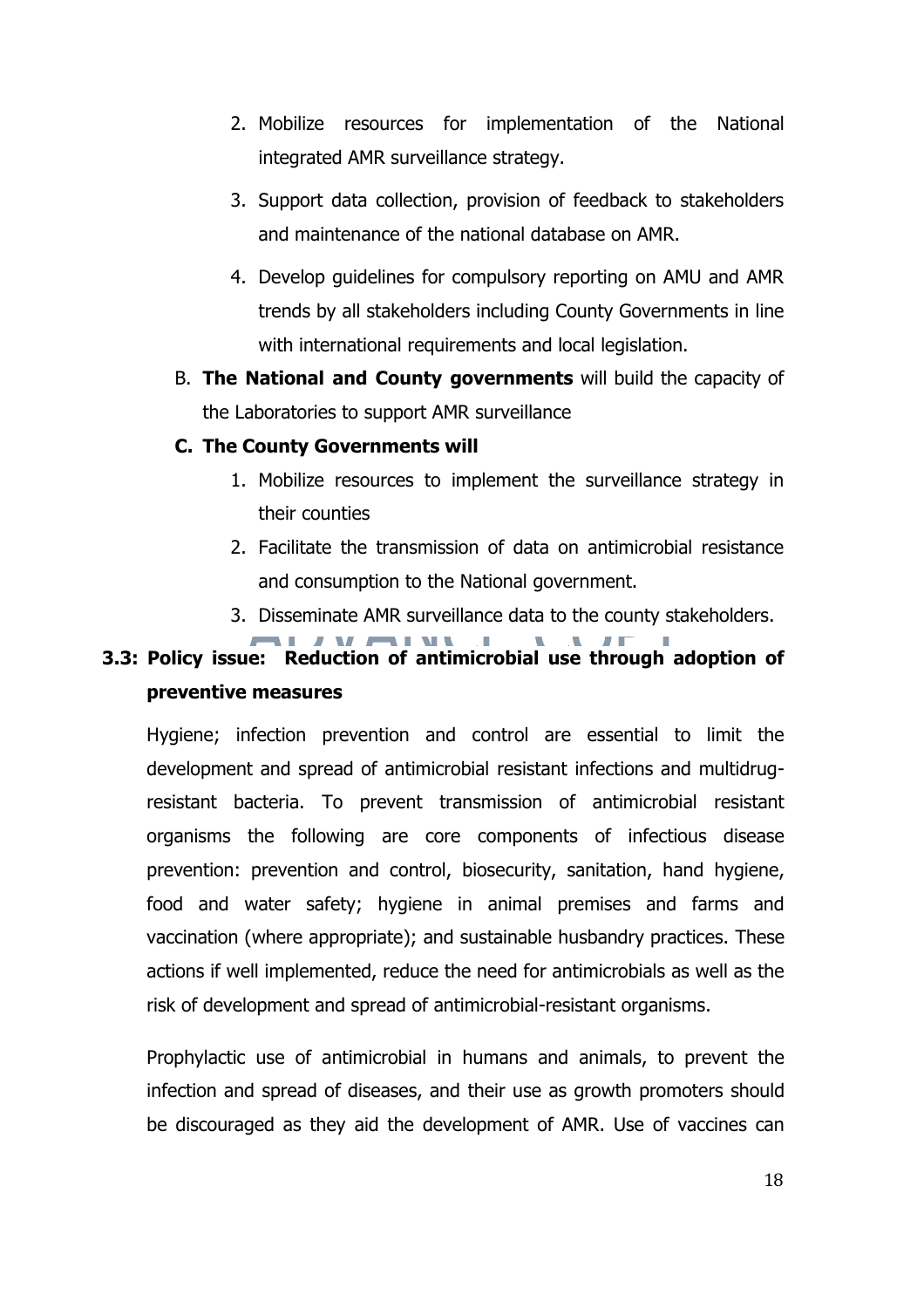reduce infection rates and dependence on antibiotics.

#### **Policy interventions**

#### A. **The National Government will**

- **1.** Review and develop guidelines for infection prevention and control (IPC); hygiene & sanitation; good agricultural and animal husbandry practices; preventive vaccinations; farm biosecurity; food and water safety; & prudent antimicrobial use.
- **2.** Develop and/or review existing legislation to support compliance IPC guidelines.

#### B. **National and County Governments will:**

- 1. Ensure appropriate employment and deployment of appropriate technical staff to support implementation of the guidelines developed.
	- 2. Allocate resources to support the implementation of infection prevention and control measures (without use of antimicrobials).

#### C. **The County Government will**

- 1. Support and monitor the implementation & compliance to the relevant guidelines.
- 2. Provide incentives for utilization of disease preventive measures and vaccines as alternatives to prophylactic antimicrobial use.

#### **3.4 Policy issue: Prudent (optimal) use of antimicrobials**

Antimicrobial agents are used in human, terrestrial and aquatic animals & plant production practices for both therapeutic and non therapeutic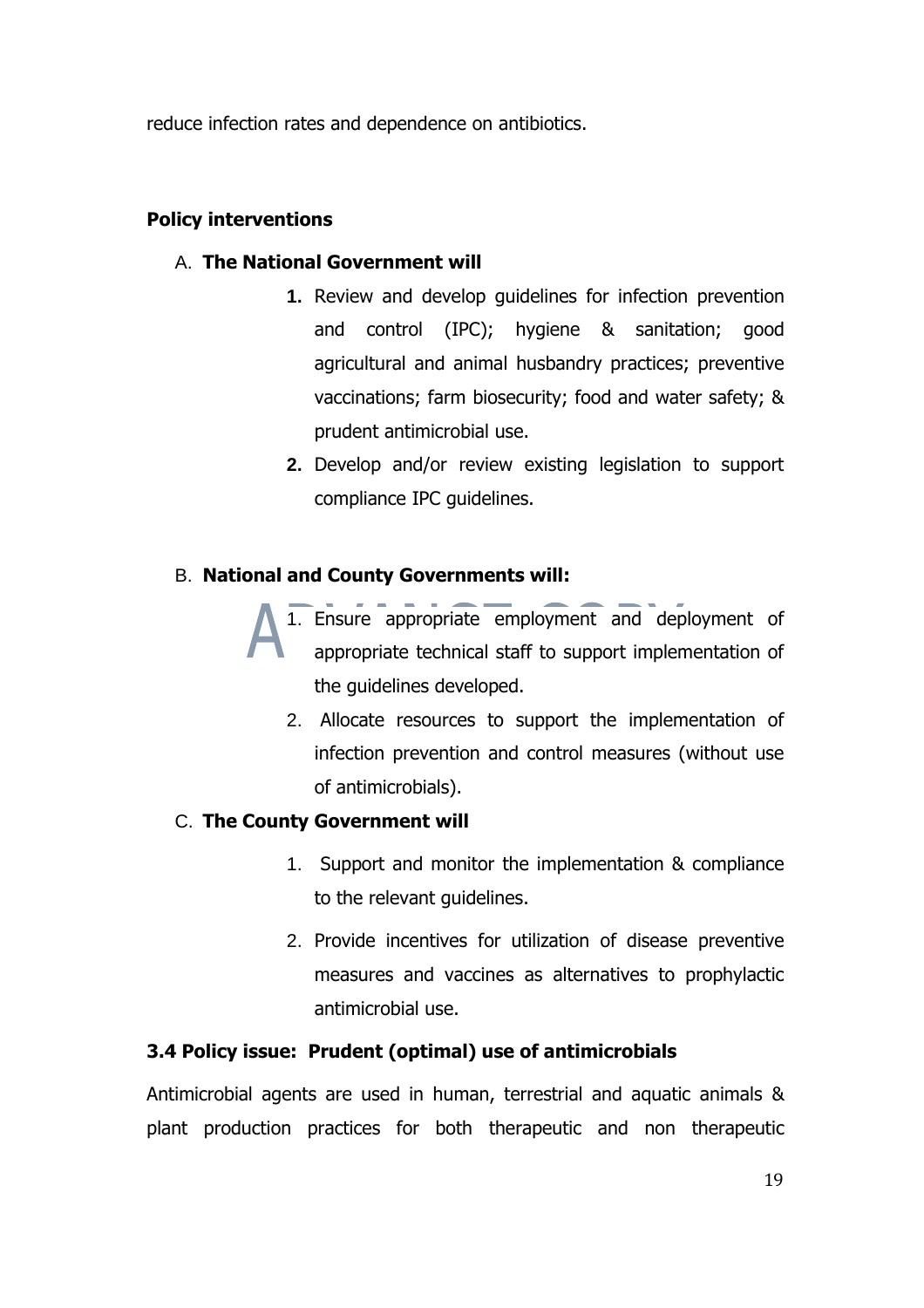purposes. Antimicrobial resistance is driven by the volume of use reflected in over- prescription and unrestricted access. This is complicated by a complex pharmaceutical system compromised by the existence of illegal medicine outlets. In regions where private professional human and agricultural services are not viable, and the government has not deployed sufficient personnel, the public has no access to technical support for appropriate antimicrobial use. Further, the inadequate utilization of laboratory diagnostic services and lack of microbiology laboratories has contributed to indiscriminate use of antimicrobials.

Non-compliance to good practices along the medicine manufacturing, supply, distribution and use chain by professionals and non-professionals is another significant contributor to the emergence of antimicrobial resistance.

#### **Policy interventions**

#### **A. The National Government will:**

- 1. Develop and review policies, guidelines and strategies to optimize and
- regulate the use of antimicrobials.
- 2. Review, develop and enforce legislation on prudent use of antimicrobial agents.
- 3. Provide for mechanisms to implement the guidelines by County Governments.
- 4. Ensure that professional regulatory bodies support health care provider compliance to antimicrobial use guidelines.

#### **B. The National and County Governments will:**

- 1. Ensure appropriate human resourcing including deployment of technical staff to support prudent use of antimicrobials.
- 2. Ensure that antimicrobials are manufactured, distributed, prescribed and dispensed as per developed standards and guidelines.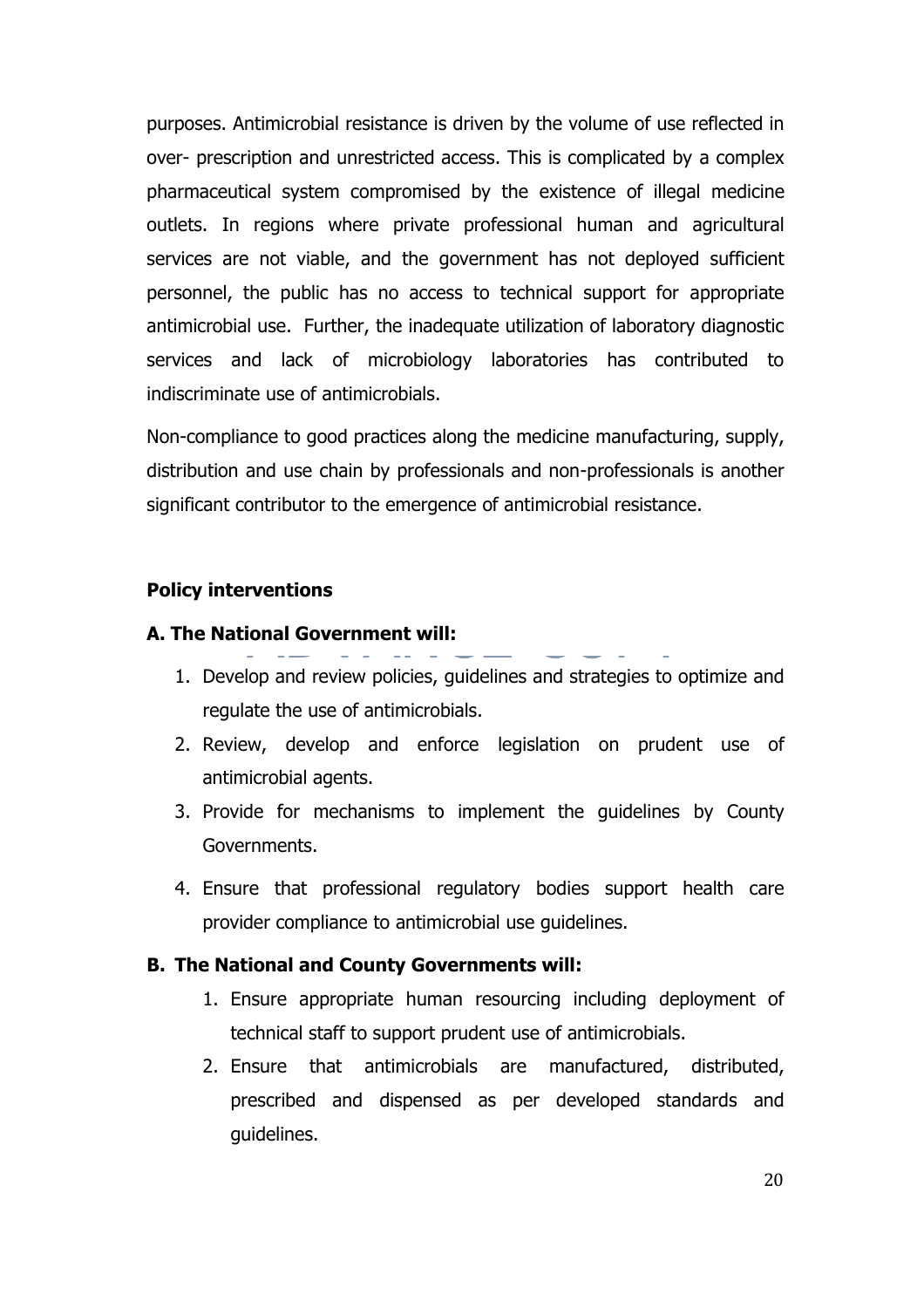- 3. Ensure uninterrupted access to essential antimicrobial agents at all levels of care.
- 4. Strengthen diagnostic services for human and animal health to support prudent use of antimicrobials.

#### **3.5 Policy issue: Capacity to regulate and monitor use of antimicrobials**

The laws governing appropriate use of antimicrobials exists in Kenya. However, weak enforcement of these laws regulating the use of antimicrobial agents has posed a major challenge due to inadequate capacity and oversight to monitor compliance to regulations. The practice within the health sector is regulated under multiple laws creating the need for coordination and the structure and capacity for regulation of veterinary medicines is inadequate. This hinders the ability to effectively regulate the importation, manufacture, distribution and use of antimicrobials in both human and animal health sectors.

The laboratory capacity to undertake quality assurance of antimicrobials, routine testing of the quality and efficacy of medicines and diagnostic samples is inadequate.

#### **Policy interventions:**

#### **A. The National Government will:**

- 1. Review and/or develop appropriate legislation on antimicrobial use.
- 2. Strengthen the integrated regulatory system to ensure that antimicrobial agents are appropriately used in human and animal health
- 3. Strengthen the laboratory capacity for the regulatory authority to support quality assurance, including post market surveillance, for antimicrobial agents.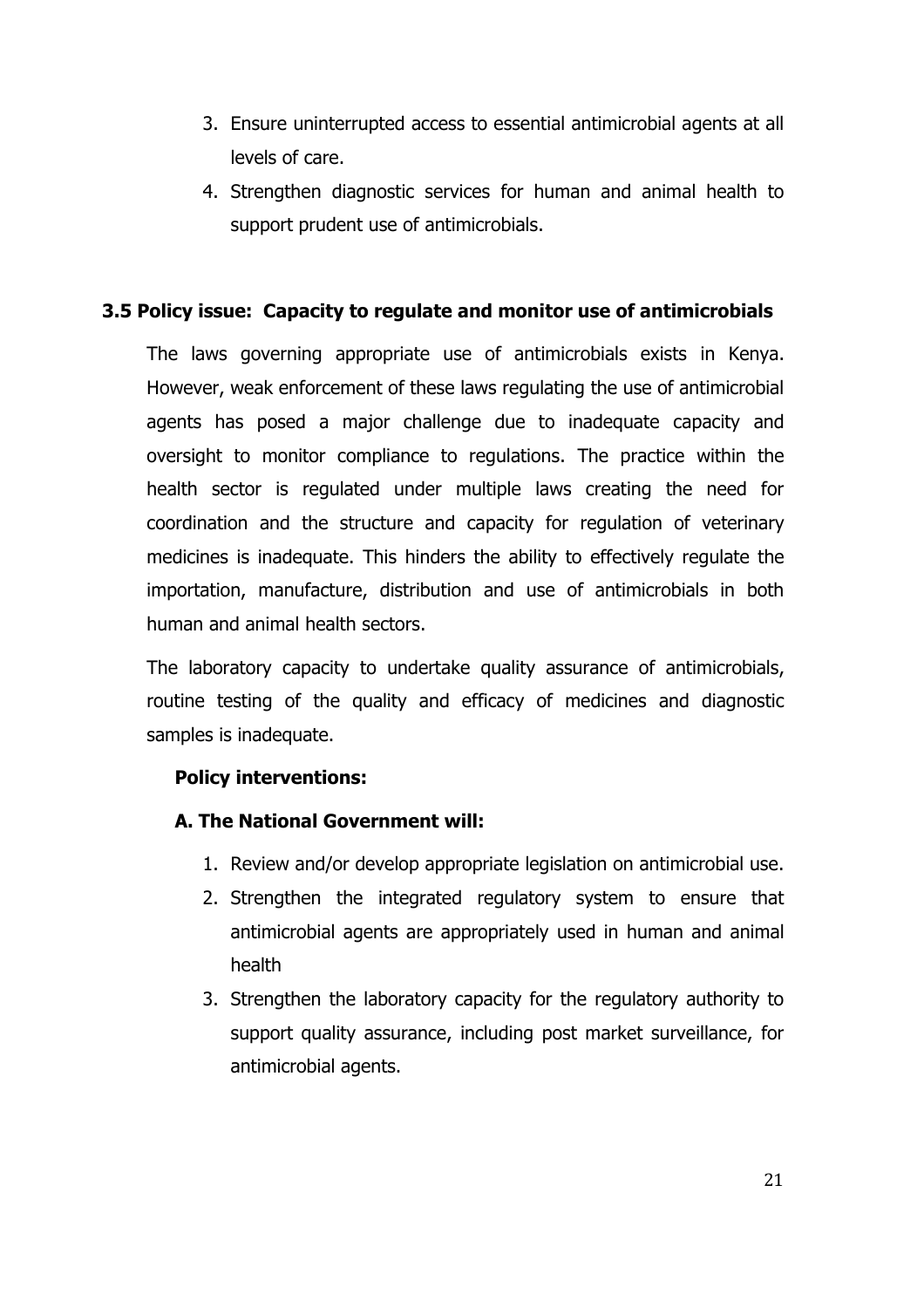#### **3.6 Policy issue: Research, development and investment in new antimicrobials and diagnostic tools.**

Research is required to identify trends in AMR including the practices driving resistance in Kenya to inform appropriate interventions. In addition, there is need for investment in the discovery and development of new antimicrobials, diagnostic tools, alternative medicines and vaccines. Further information is required on economic impact assessments on health and the socioeconomic burden of AMR. Research and investment in these areas can contribute to the overall reduction in inappropriate use of antimicrobial agents.

#### **Policy interventions:**

#### **A. The National Government will**

- 1. Increase investment in research for new and existing antimicrobials, diagnostic tools, alternative medicine, vaccines and other interventions.
- 2. Provide an enabling environment for private sector to undertake research and development of new antimicrobials, vaccines, alternative medicine and diagnostics.
	- 3. Collaborate with local and international research organizations to support research in antimicrobial resistance.
- B. **The National and County Governments** will invest in operational research on AMR that takes into account the needs of Kenya.

#### **3.7 Policy issue - Multi-Sectoral Coordination Mechanisms**

The AMR agenda is multi-sectoral, creating the need for a holistic One Health approach bringing together the human, animal, environment and plant sectors. Currently, each sector operates under distinct mandates with weak linkages due to lack of proper coordination mechanisms.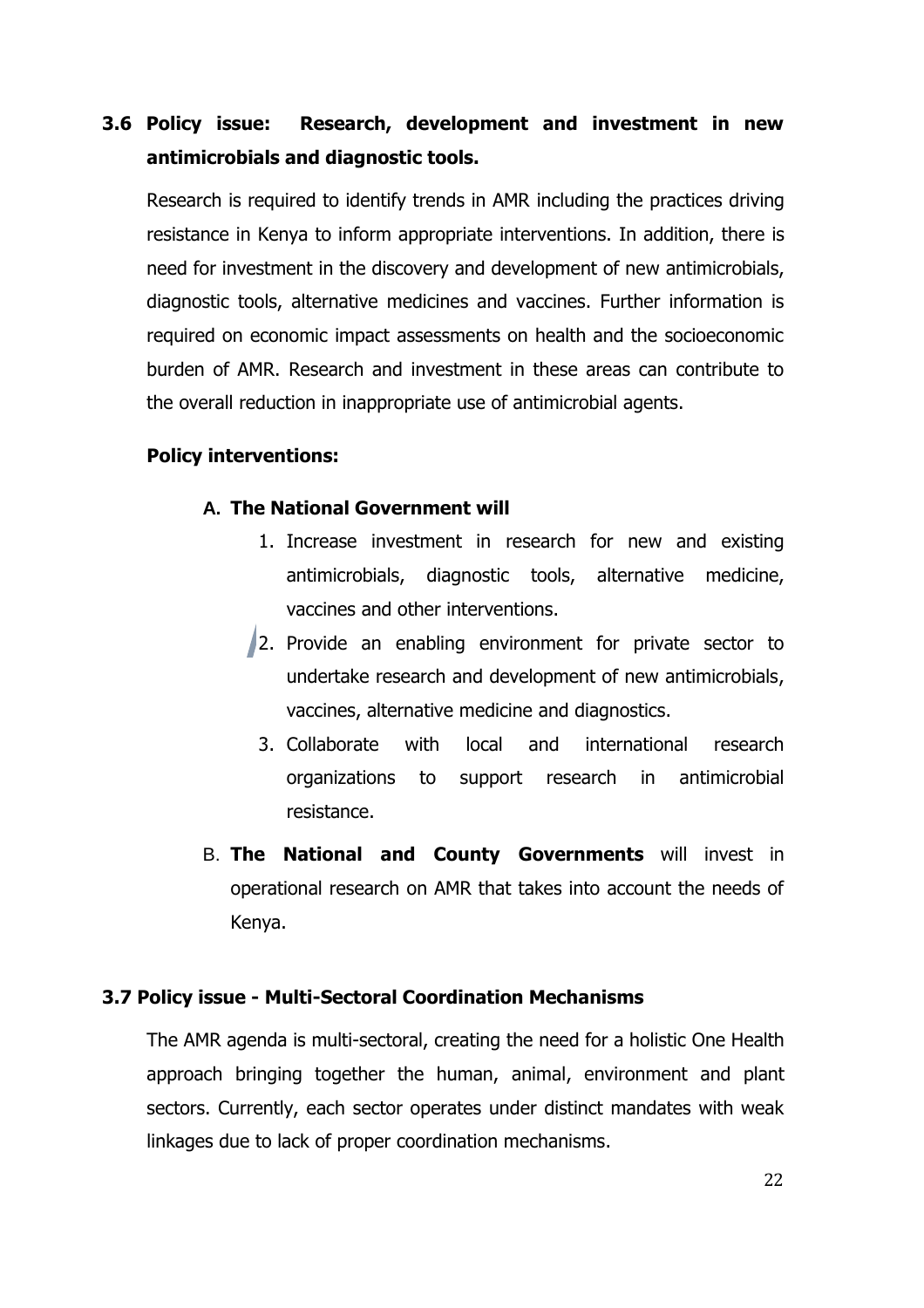#### **Policy interventions**

#### • **The National and County Governments**

- o will institutionalize mechanisms for coordination of the AMR agenda across all the relevant sectors.
- o will integrate the AMR agenda within the sectoral plans.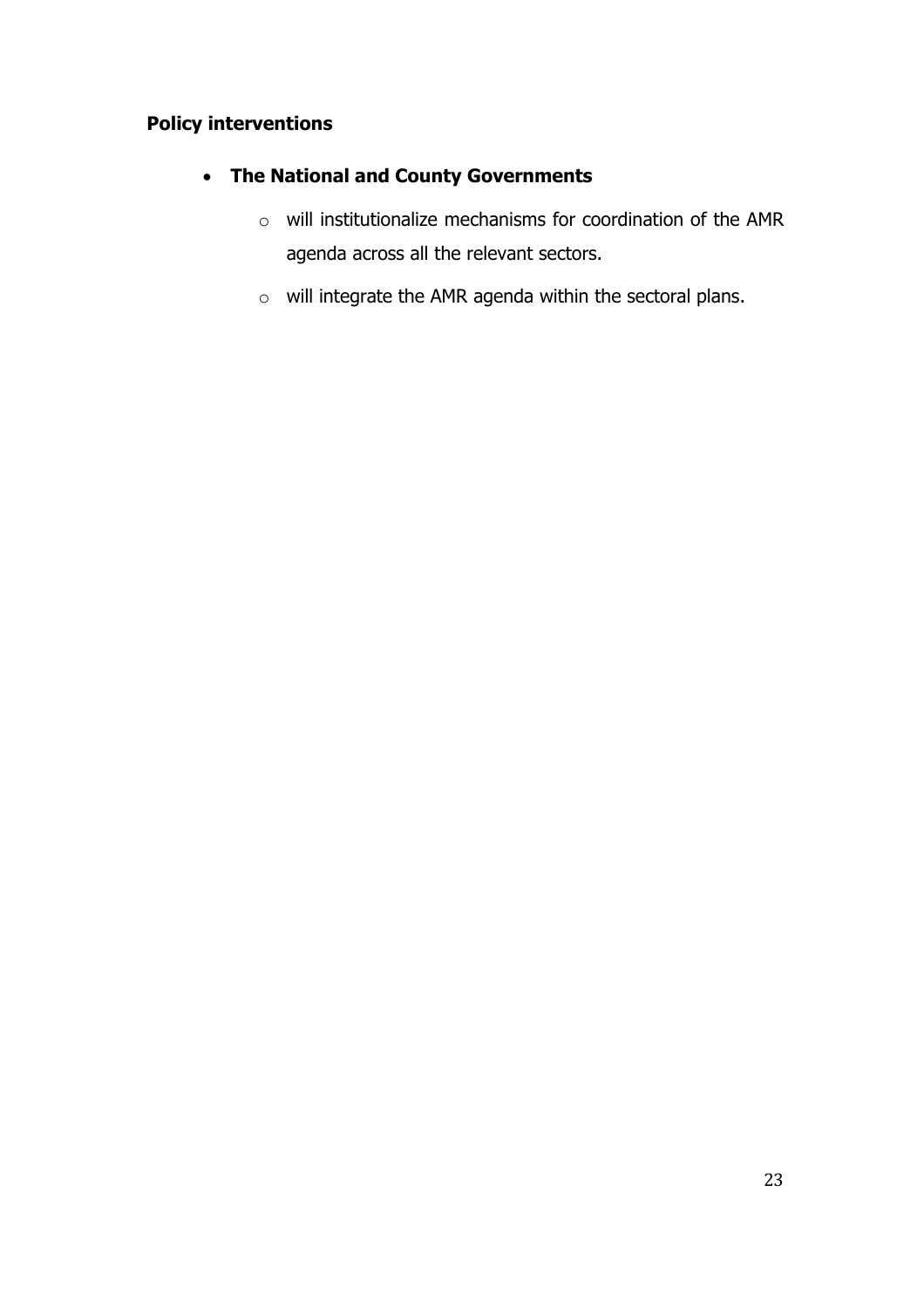#### **CHAPTER FOUR – POLICY IMPLEMENTATION FRAMEWORK**

#### **4.1 Legal Framework**

Existing legislation will guide the implementation of this Policy and where necessary these will be reviewed and new ones developed to incorporate the AMR agenda.

#### **4.2 Institutional Framework**

#### 4.2.1 Public Sector

The implementation of this Policy will be undertaken by:

#### **4.2.1.1 National Government**

**a) The Ministry responsible for Health** -will provide leadership in the Implementation of this Policy and host the multisectoral Secretariat for the AMR agenda. The MOH will provide leadership in the implementation of the AMR agenda within the Health Sector.

#### **b) The Ministry responsible for Agriculture, Livestock and Fisheries**.

The MALF will provide leadership in the implementation of the AMR agenda in the Livestock, Fisheries and Crop sub sectors. The MALF will be part of the AMR secretariat.

- **c) The Ministry responsible for Environment** will support implementation of the AMR agenda with respect to the Environment.
- **d)** Other Government Ministries, Departments and Agencies (MDAs). While carrying out their mandates, relevant MDAs will support specified roles in the AMR agenda.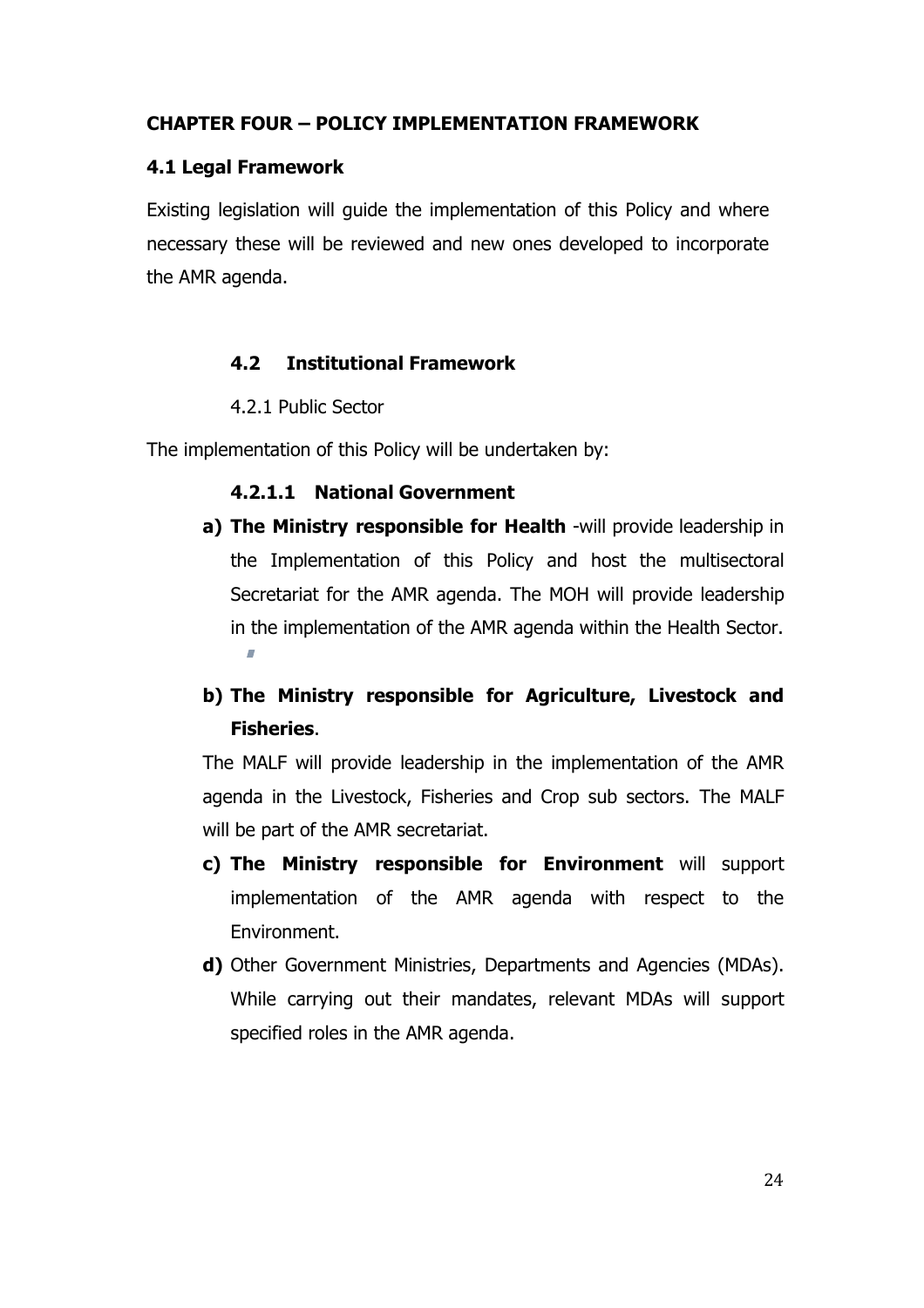#### **4.2.1.2 County Governments**

a) The Department responsible for Health will provide leadership in the Implementation of this Policy at the County in addition to implementation of the AMR agenda within the Health Sector.

b) The Department responsible for Veterinary Services will provide leadership in the implementation of the AMR agenda in the Livestock, Fisheries and Crop sub sectors.

c) The Department responsible for Environment will support implementation of the AMR agenda with respect to the Environment.

d) Other Departments and Agencies while carrying out their mandates will support specified roles in the AMR agenda.

## **4.2.1.2 AMR Coordination Mechanism**

#### **a)** National Government

The Ministries responsible for Health and Livestock, Fisheries & Crops will jointly establish the multisectoral AMR Secretariat hosted at the Ministry responsible for Health to coordinate the AMR agenda. Institutions that will play leading roles in the implementation of this Policy include National and County Ministries, Departments and Agencies responsible for Health, Agriculture (Crop, Livestock and Fisheries) and parastatals that are listed in Annex 2.

The ministries responsible for health, livestock, crops and fisheries will implement this Policy and associated Strategic and Action Plans in a "One-Health" approach.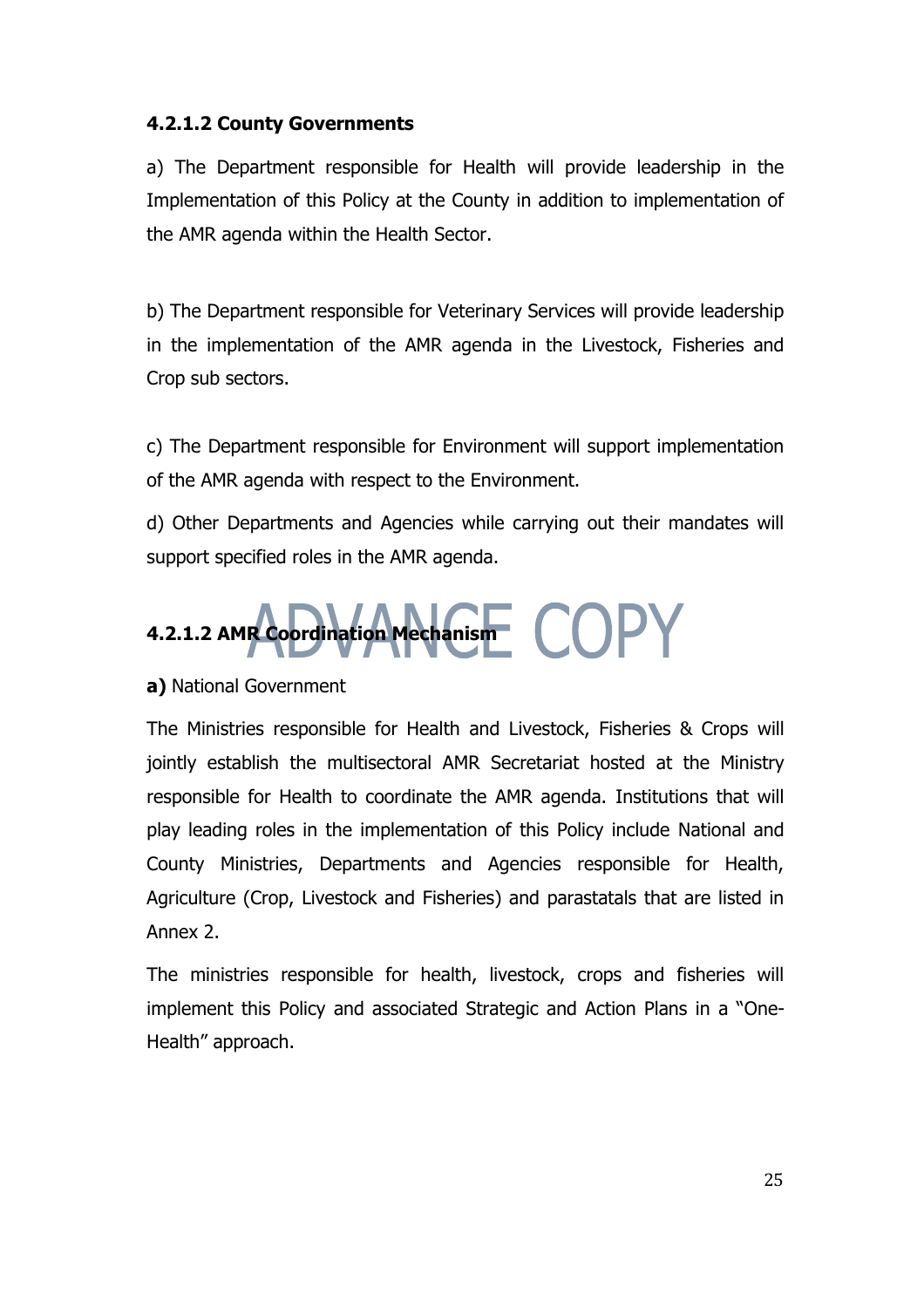The lead ministries will establish a National Antimicrobial Stewardship Interagency Committee (NASIC). NASIC will be governed through a Steering Committee (SC) and a Technical Committee (TC).

NASIC-SC will comprise of Principal Secretaries of relevant ministries and two representatives of the Council of Governors. The NASIC-SC will be responsible for policy direction, resource mobilization, budget and work plan approvals.

NASIC-TC will comprise of Technical Directors of relevant ministries and experts. The NASIC-TC will be responsible for technical oversight, overseeing the implementation of the National Policy for AMR. It shall also ensure close coordination with other relevant stakeholders.

#### **b) County Government**

At the County Government, the lead Departments (Health and Agriculture) will establish a County Antimicrobial Stewardship Interagency Committee (CASIC). CASIC will comprise of County Executive Committee members, County Chief Officers of relevant Departments Technical County Directors and experts. The CASIC will be responsible for approving budgets and work plans, resource mobilization and implementation of the Policy at the county level.

#### **4.2.2 Role of Private Sector**

The private sector will collaborate with the government to facilitate a coordinated approach through which implementation of this Policy will be done. Private sector includes: CBOs; NGOs; cooperative societies; pharmaceutical industries; input suppliers such as feed manufacturers; food processors; development partners, professional regulatory bodies and associations.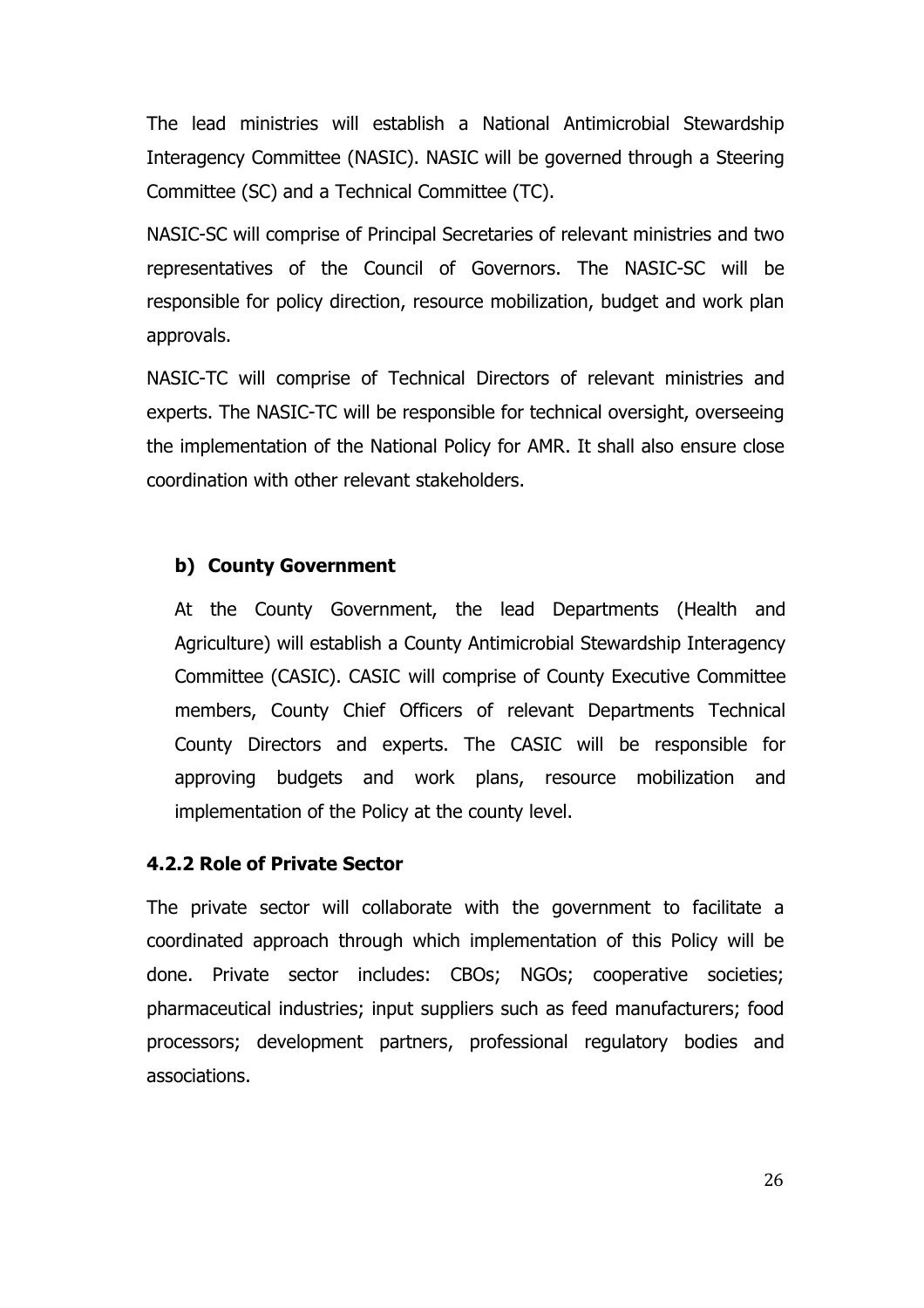#### **4.2.3 Role of International Agencies**

These agencies will play a significant role in resource mobilization and technical assistance towards implementation of this Policy. These include but are not limited to: WHO, FAO, OIE, EAC, IGAD, COMESA, AU-IBAR and WTO.

#### **4.3 National Action Plan on Antimicrobial Resistance**

A comprehensive National Action Plan (NAP) will be developed to implement this Policy in line with the Global Action Plan (GAP) on AMR. The NAP will be implemented in collaboration with relevant multisectoral partners.

#### **4.4 Financing**

The National and County Governments in collaboration with development partners will ensure that adequate funding is available to enable the implementation of sustainable AMR countermeasures as identified in this Policy and the National Action Plan. The budget for implementing AMR activities will be in the respective MDAs. The budget for the secretariat will be drawn from the Ministry responsible for Health. The County governments will provide budgets for the implementation of the Policy within their jurisdictions. The development partners will contribute towards meeting the budgetary costs in implementing the AMR National Action Plan.

#### **4.5 Monitoring and Evaluation (M&E)**

This Policy provides for the development of a comprehensive M& E framework. Programmed monitoring and evaluation at management and technical levels through a Monitoring and Evaluation Framework is necessary to ensure that NAP objectives are met. The M&E framework is expected to utilize the relevant provisions of the National Integrated Monitoring and Evaluation Systems (NIMES) and have clear terms of reference for relevant stakeholders in data collection and reporting at all levels. There will be an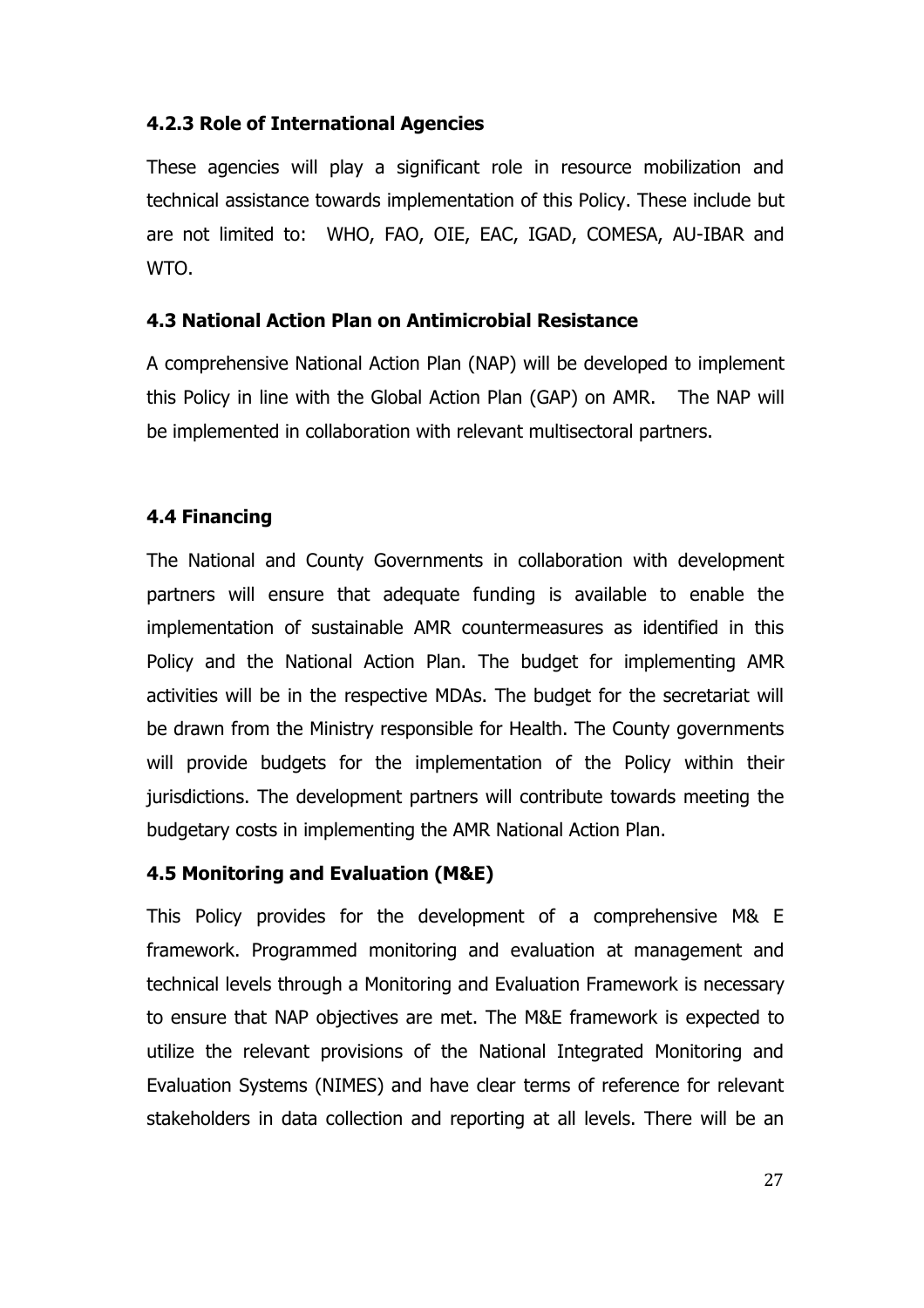Annual Review Report (ARR) on implementation of this Policy that will be presented to the Cabinet Secretaries responsible for Health and Agricultural subsectors.

#### **4.6 Communication Strategy**

A communication strategy is essential for creating awareness, influencing behavior change and controlling AMR. The strategy will be developed to ensure flow of information among the stakeholders: within the national government, between national and county governments, among the county governments, between the government and the private sector, farmers, the public, patients, professionals and other stakeholders.

#### **4.7 Policy review**

This Policy is a progressive document that will be reviewed as and when necessary.

> ANIANOT CONI  $\blacksquare$ **TIME THE**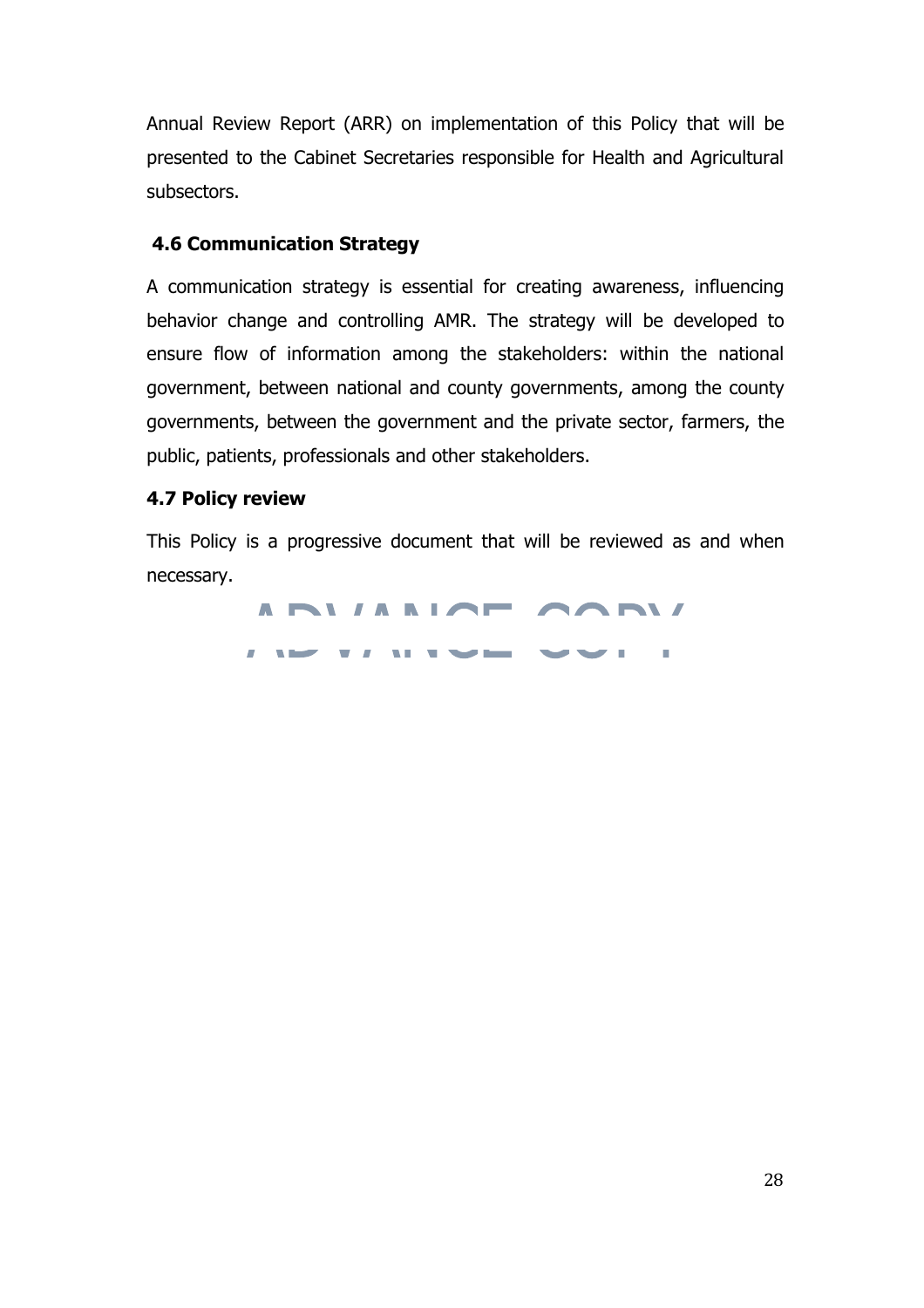#### **ANNEXES**

#### **ANNEX 1: LAWS**

- 1. Agriculture and Food Authority Act No. 13 of 2013
- 2. Animal Diseases Act, Chapter 364
- 3. Biosafety Act, Number 2 of 2009
- 4. Clinical Officers Act Cap 260
- 5. Crops Act, 2013
- 6. Dairy Industry Act, Chapter 336
- 7. Environment Management Coordination Act
- 8. Fertilizers and Animal Foodstuffs Act 345
- 9. The Fisheries Management and Development Act No. 35 of 2016
- 10.Food, Drugs and Chemical Substances Act, Chapter 254
- 11.Health Records and Information Managers Act No.15 of 2016
- 12.Meat Control Act, Chapter 356
- 13.Medical lab technicians and technologists act (CAP 253 A)
- 14.Medical practitioners and dentists act (CAP 253)
- 15.Nurses Act Cap 257
- 16.Pest Control Products Act, Chapter 346
- 17.Pharmacy and Poisons Act, Chapter 244
- 18.Prevention of Cruelty to Animals Act, Chapter 360
- 19.Public Health Act, Chapter 242
- 20.Standards Act, Chapter 496
- 21.Veterinary Surgeons and Veterinary Para-professionals Act, Cap 366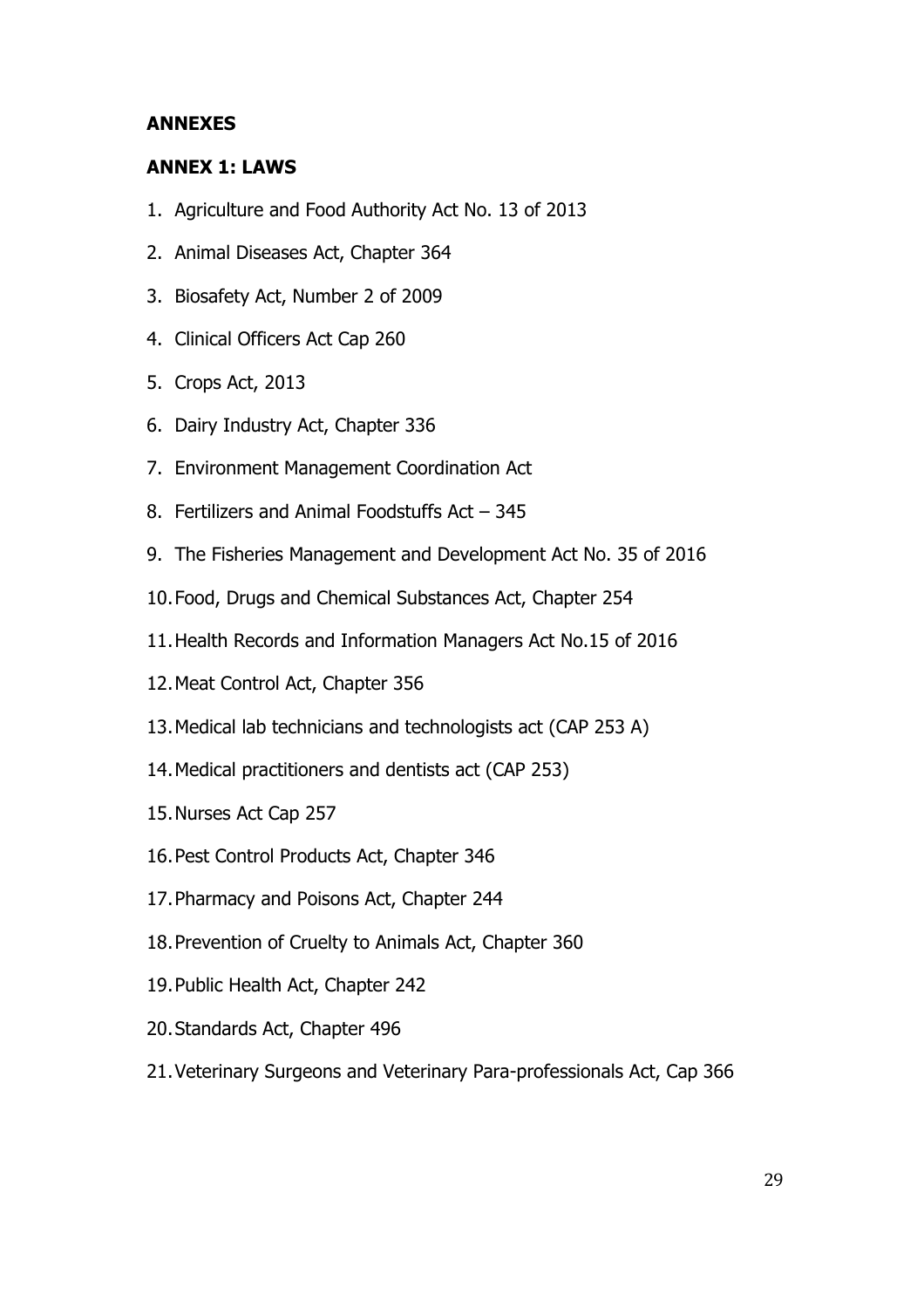#### **ANNEX 2 IMPLEMENTING INSTITUTIONS**

- 1. Agricultural Food Authority (AFA)
- 2. Clinical Officers Council
- 3. Kenya Agricultural and Livestock Research Organization (KALRO)
- 4. Kenya Dairy Board
- 5. Kenya Fisheries Service
- 6. Kenya Institute of Curriculum Development
- 7. Kenya Marine Fisheries Research Institute (KEMFRI)
- 8. Kenya Meat Commission,
- 9. Kenya Medical Practitioners and Dentists Board
- 10.Kenya Medical Research Institute
- 11.Kenya Medical Supplies Authority
- 12.Kenya Plant Health Inspectorate Services (KEPHIS)
- 13.Kenya Veterinary Board (KVB)
- 14.Kenya Veterinary Vaccines Production Institute
- 15.Kenya Wildlife Service (KWS)
- 16.Kenyatta National Hospital
- 17.Moi Teaching and Referral Hospital
- 18.National Council for Science and Technology
- 19.National Environmental Coordination and Management Authority (NEMA)
- 20.National Hospital Insurance Fund
- 21.National Quality Control Laboratories
- 22.Nursing Council of Kenya.
- 23.Pest Control Products Board (PCPB)
- 24.Pharmacy and Poisons Board (PPB)
- 25.Universities & Colleges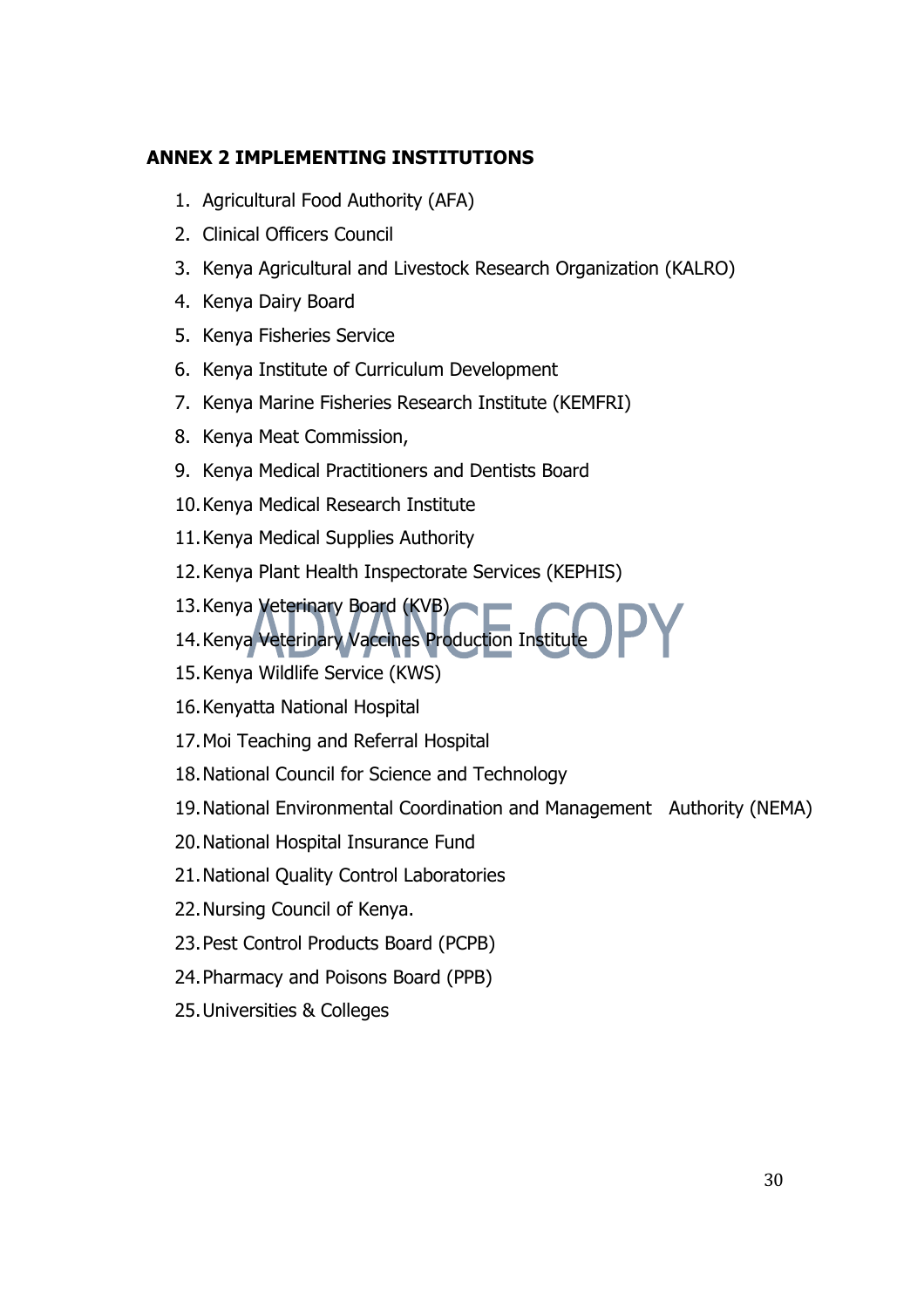#### **GLOSSARY**

**Antimicrobial Agent**: Any substance of natural, semi-synthetic, or synthetic origin which at *in vivo* concentrations kills or inhibits the growth of microorganisms by interacting with a specific target

**Antimicrobial Resistance (AMR):** The ability of a microorganism to multiply or persist in the presence of an increased level of an antimicrobial agent relative to the susceptible counterpart of the same species.

**Antibiotic**: A substance often derived from microorganisms particularly moulds, with bactericidal (kill bacteria) or bacteriostatic (inhibit the growth of bacteria) properties. There are various groups which are classified according to the mechanism of action e.g beta-lactam; chemical structures e.g. tetracyclines or spectrum of activity.

**Antimicrobial agent**: Substance which may be natural, semi-synthetic or synthetic, which can kill or inhibit the growth of microorganisms. Eg. Antifungals, antibacterial. **Antimicrobial Stewardship (AMS):** Antimicrobial stewardship is a coordinated program that promotes the appropriate use of antimicrobials (including antibiotics), reduces costs of care, improves patient outcomes, reduces microbial resistance, and decreases the spread of infections caused by multidrug-resistant organisms

**Biosecurity:** a strategic and integrated approach that encompasses the policy and regulatory frameworks (including instruments and activities) that analyse and manage risks in the sectors of food safety, animal life and health, and plant life and health, including associated environmental risk.

**Diagnostic stewardship:** coordinated intervention to improve and measure the appropriate use of microbial diagnostics to identify pathogens and guide therapeutic decision by promoting appropriate and timely selection and collection of specimens, accurate and timely testing, accurate and timely reporting of results